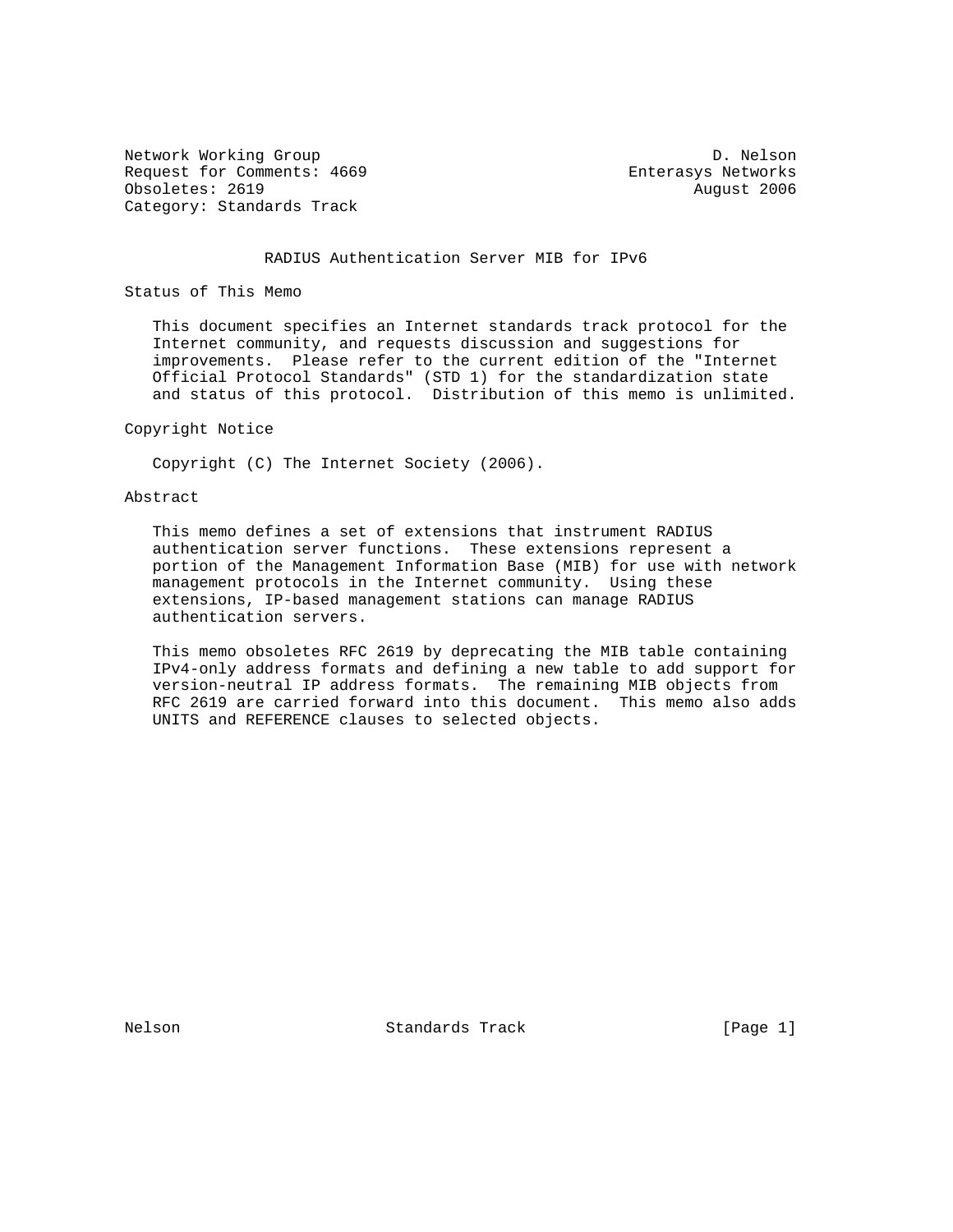Table of Contents

| 3. The Internet-Standard Management Framework 3 |
|-------------------------------------------------|
|                                                 |
|                                                 |
|                                                 |
|                                                 |
|                                                 |
|                                                 |
|                                                 |
|                                                 |
|                                                 |

Nelson Standards Track [Page 2]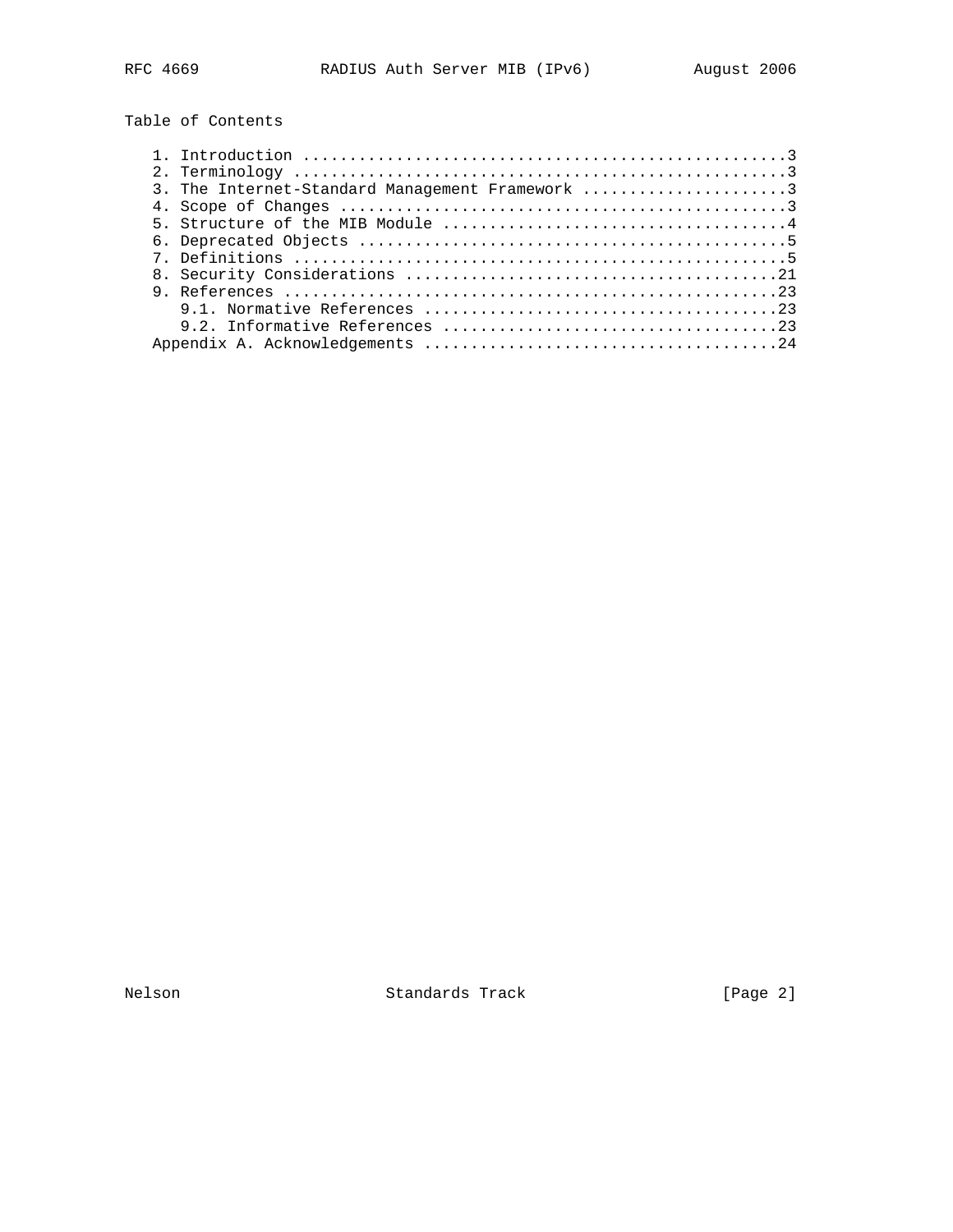# 1. Introduction

 This memo defines a portion of the Management Information Base (MIB) for use with network management protocols in the Internet community. The objects defined within this memo relate to the Remote Authentication Dial-In User Service (RADIUS) Authentication Server as defined in RFC 2865 [RFC2865].

2. Terminology

 The key words "MUST", "MUST NOT", "REQUIRED", "SHALL", "SHALL NOT", "SHOULD", "SHOULD NOT", "RECOMMENDED", "MAY", and "OPTIONAL" in this document are to be interpreted as described in RFC 2119 [RFC2119].

This document uses terminology from RFC 2865 [RFC2865].

 This document uses the word "malformed" with respect to RADIUS packets, particularly in the context of counters of "malformed packets". While RFC 2865 does not provide an explicit definition of "malformed", malformed generally means that the implementation has determined the packet does not match the format defined in RFC 2865. Some implementations may determine that packets are malformed when the Vendor Specific Attribute (VSA) format does not follow the RFC 2865 recommendations for VSAs. Those implementations are used in deployments today, and thus set the de facto definition of "malformed".

3. The Internet-Standard Management Framework

 For a detailed overview of the documents that describe the current Internet-Standard Management Framework, please refer to section 7 of RFC 3410 [RFC3410].

 Managed objects are accessed via a virtual information store, termed the Management Information Base or MIB. MIB objects are generally accessed through the Simple Network Management Protocol (SNMP). Objects in the MIB are defined using the mechanisms defined in the Structure of Management Information (SMI). This memo specifies a MIB module that is compliant to the SMIv2, which is described in STD 58, RFC 2578 [RFC2578], STD 58, RFC 2579 [RFC2579] and STD 58, RFC 2580 [RFC2580].

# 4. Scope of Changes

 This document obsoletes RFC 2619 [RFC2619], RADIUS Authentication Server MIB, by deprecating the radiusAuthClientTable table and adding a new table, radiusAuthClientExtTable, containing radiusAuthClientInetAddressType and radiusAuthClientInetAddress. The

Nelson **Standards Track** [Page 3]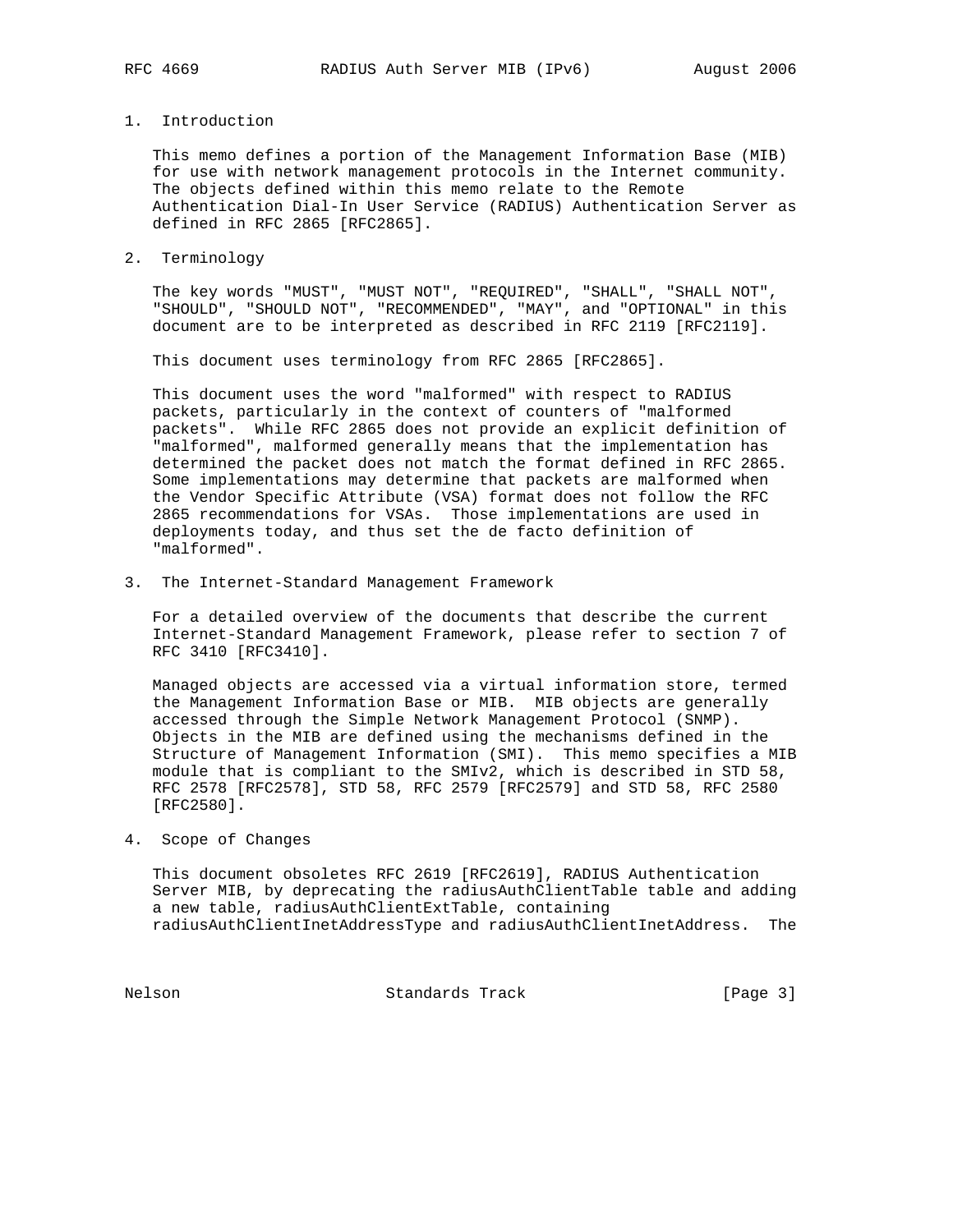purpose of these added MIB objects is to support version-neutral IP addressing formats. The existing table containing radiusAuthClientAddress is deprecated. The remaining MIB objects from RFC 2619 are carried forward into this document. This memo also adds UNITS and REFERENCE clauses to selected objects.

 RFC 4001 [RFC4001], which defines the SMI Textual Conventions for version-neutral IP addresses, contains the following recommendation.

 'In particular, when revising a MIB module that contains IPv4 specific tables, it is suggested to define new tables using the textual conventions defined in this memo [RFC4001] that support all versions of IP. The status of the new tables SHOULD be "current", whereas the status of the old IP version specific tables SHOULD be changed to "deprecated". The other approach, of having multiple similar tables for different IP versions, is strongly discouraged.'

5. Structure of the MIB Module

 The RADIUS authentication protocol, described in RFC 2865 [RFC2865], distinguishes between the client function and the server function. In RADIUS authentication, clients send Access-Requests, and servers reply with Access-Accepts, Access-Rejects, and Access-Challenges. Typically, NAS devices implement the client function, and thus would be expected to implement the RADIUS authentication client MIB, while RADIUS authentication servers implement the server function, and thus would be expected to implement the RADIUS authentication server MIB.

 However, it is possible for a RADIUS authentication entity to perform both client and server functions. For example, a RADIUS proxy may act as a server to one or more RADIUS authentication clients, while simultaneously acting as an authentication client to one or more authentication servers. In such situations, it is expected that RADIUS entities combining client and server functionality will support both the client and server MIBs. The server MIB is defined in this document, and the client MIB is defined in [RFC4668].

 This MIB module contains fourteen scalars as well as a single table, the RADIUS Authentication Client Table, which contains one row for each RADIUS authentication client with which the server shares a secret. Each entry in the RADIUS Authentication Client Table includes thirteen columns presenting a view of the activity of the RADIUS authentication server.

This MIB imports from [RFC2578], [RFC2580], [RFC3411], and [RFC4001].

Nelson **Standards Track** [Page 4]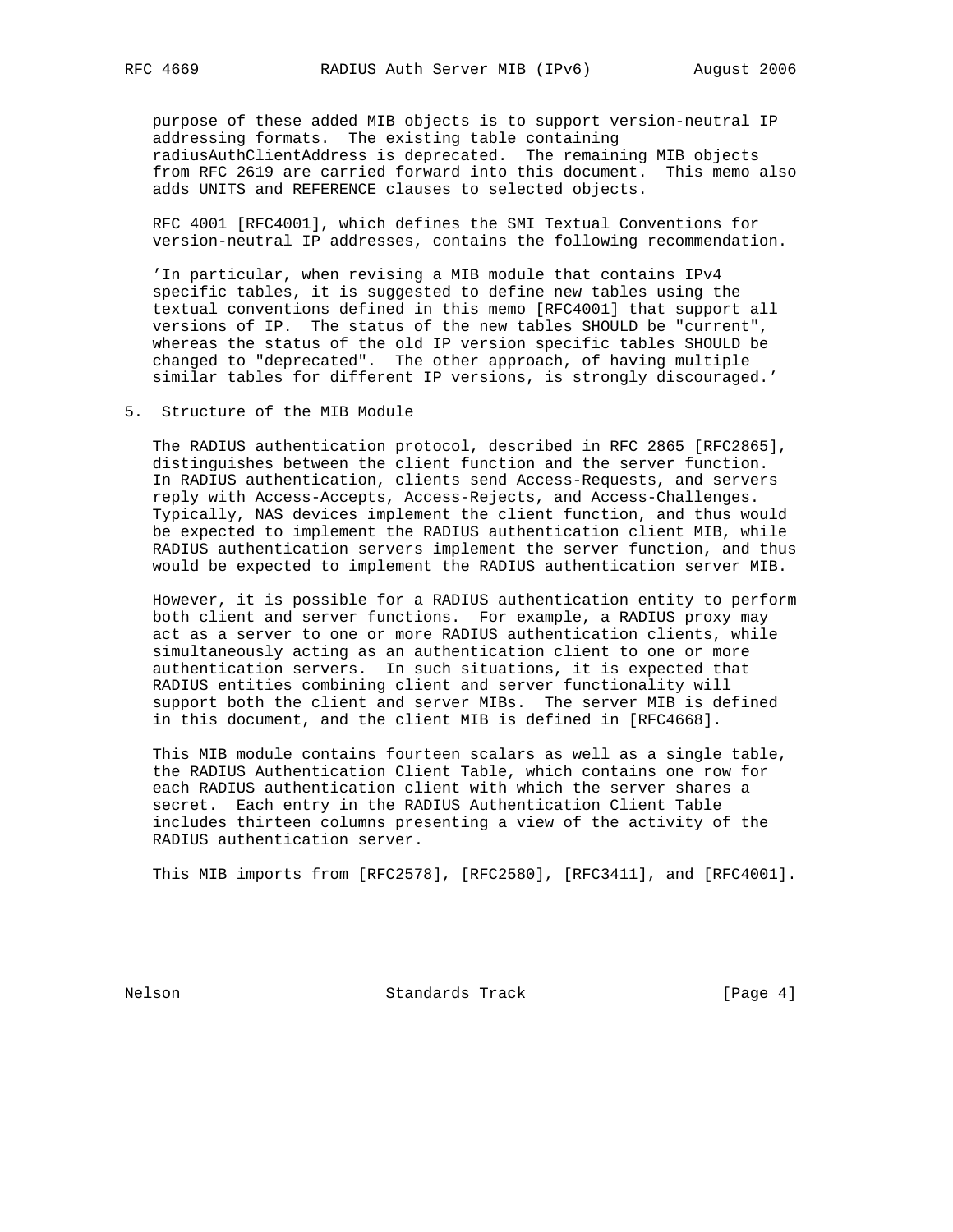#### 6. Deprecated Objects

 The deprecated table in this MIB is carried forward from RFC 2619 [RFC2619]. There are two conditions under which it MAY be desirable for managed entities to continue to support the deprecated table:

- 1. The managed entity only supports IPv4 address formats.
- 2. The managed entity supports both IPv4 and IPv6 address formats, and the deprecated table is supported for backwards compatibility with older management stations. This option SHOULD only be used when the IP addresses in the new table are in IPv4 format and can accurately be represented in both the new table and the deprecated table.

 Managed entities SHOULD NOT instantiate row entries in the deprecated table, containing IPv4-only address objects, when the RADIUS client address represented in such a table row is not an IPv4 address. Managed entities SHOULD NOT return inaccurate values of IP address or SNMP object access errors for IPv4-only address objects in otherwise populated tables. When row entries exist in both the deprecated IPv4-only table and the new IP-version-neutral table that describe the same RADIUS client, the row indexes SHOULD be the same for the corresponding rows in each table, to facilitate correlation of these related rows by management applications.

## 7. Definitions

RADIUS-AUTH-SERVER-MIB DEFINITIONS ::= BEGIN

IMPORTS

| MODULE-IDENTITY, OBJECT-TYPE, OBJECT-IDENTITY,    |                         |
|---------------------------------------------------|-------------------------|
| Counter32, Integer32,                             |                         |
| IpAddress, TimeTicks, mib-2                       | FROM SNMPv2-SMI         |
| SnmpAdminString                                   | FROM SNMP-FRAMEWORK-MIB |
| InetAddressType, InetAddress                      | FROM INET-ADDRESS-MIB   |
| MODULE-COMPLIANCE, OBJECT-GROUP FROM SNMPv2-CONF; |                         |
|                                                   |                         |

radiusAuthServMIB MODULE-IDENTITY

 LAST-UPDATED "200608210000Z" -- 21 August 2006 ORGANIZATION "IETF RADIUS Extensions Working Group." CONTACT-INFO " Bernard Aboba Microsoft One Microsoft Way Redmond, WA 98052 US DE L'ANGELIA DE L'ANGELIA DE L'ANGELIA DE L'ANGELIA DE L'ANGELIA DE L'ANGELIA DE L'ANGELIA DE L'ANGELIA DE Phone: +1 425 936 6605

Nelson **Standards Track** [Page 5]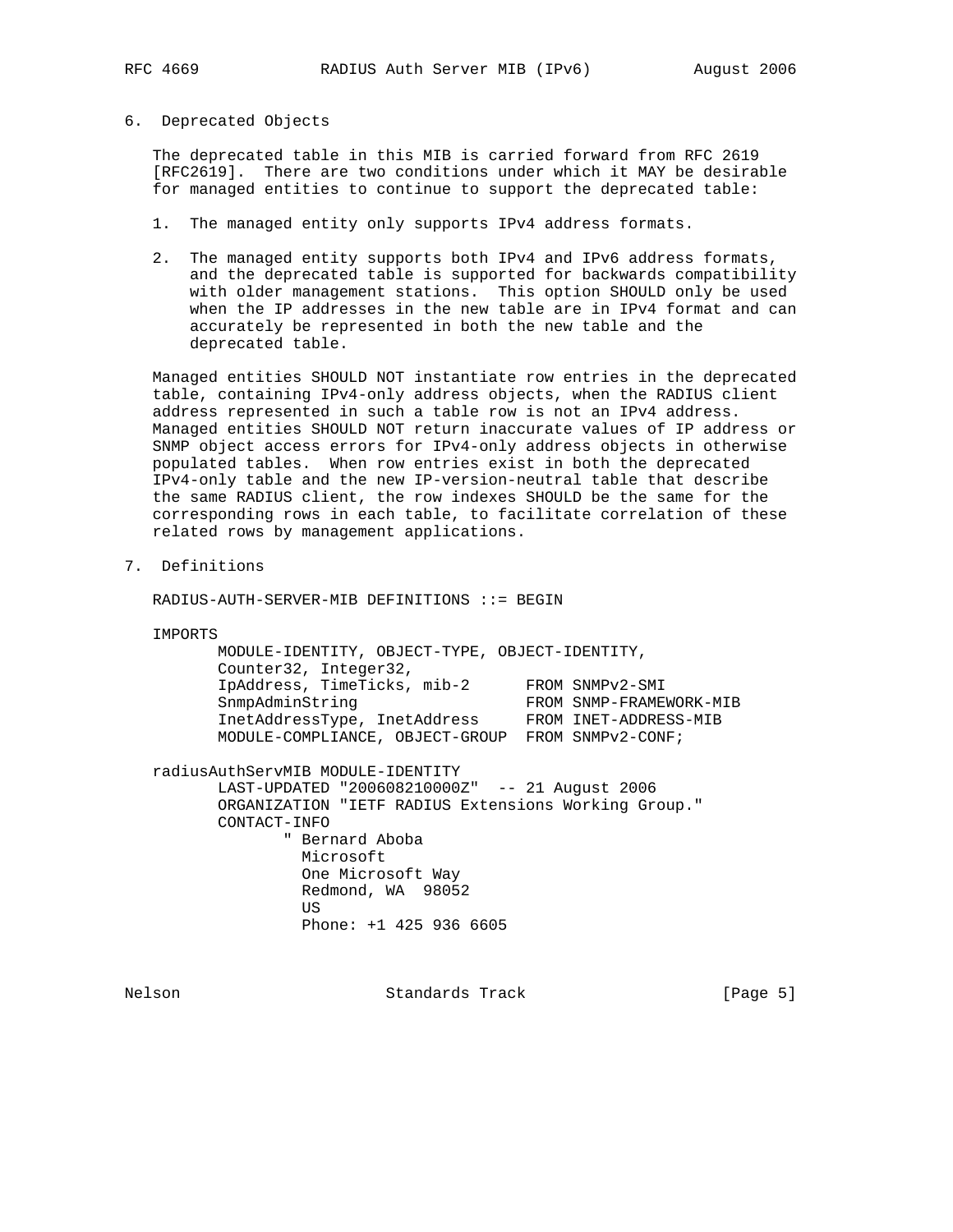EMail: bernarda@microsoft.com" DESCRIPTION "The MIB module for entities implementing the server side of the Remote Authentication Dial-In User Service (RADIUS) authentication protocol. Copyright (C) The Internet Society (2006). This version of this MIB module is part of RFC 4669; see the RFC itself for full legal notices." REVISION "200608210000Z" -- 21 August 2006 DESCRIPTION "Revised version as published in RFC 4669. This version obsoletes that of RFC 2619 by deprecating the MIB table containing IPv4-only address formats and defining a new table to add support for version-neutral IP address formats. The remaining MIB objects from RFC 2619 are carried forward into this version." REVISION "199906110000Z" -- 11 Jun 1999 DESCRIPTION "Initial version as published in RFC 2619." ::= { radiusAuthentication 1 } radiusMIB OBJECT-IDENTITY STATUS current DESCRIPTION "The OID assigned to RADIUS MIB work by the IANA."  $: := \{ \text{min-2 67 } \}$ radiusAuthentication OBJECT IDENTIFIER  $::=$  {radiusMIB 1} radiusAuthServMIBObjects OBJECT IDENTIFIER ::= { radiusAuthServMIB 1 } radiusAuthServ OBJECT IDENTIFIER ::= { radiusAuthServMIBObjects 1 } radiusAuthServIdent OBJECT-TYPE SYNTAX SnmpAdminString MAX-ACCESS read-only STATUS current DESCRIPTION "The implementation identification string for the RADIUS authentication server software in use on the system, for example, 'FNS-2.1'." ::= {radiusAuthServ 1} radiusAuthServUpTime OBJECT-TYPE SYNTAX TimeTicks MAX-ACCESS read-only STATUS current

Nelson **Standards Track** [Page 6]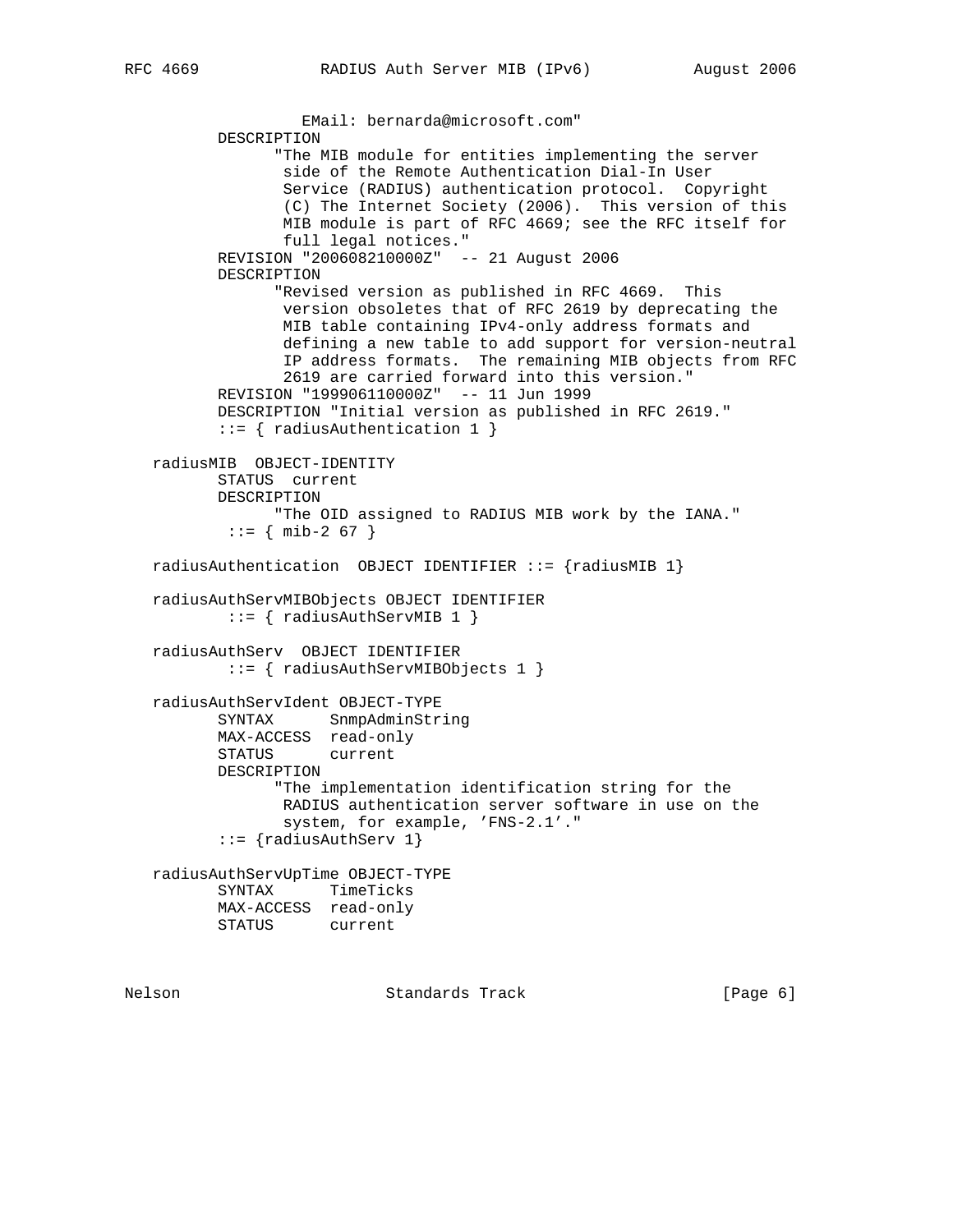```
 DESCRIPTION
              "If the server has a persistent state (e.g., a
               process), this value will be the time elapsed (in
               hundredths of a second) since the server process
               was started. For software without persistent state,
               this value will be zero."
        ::= {radiusAuthServ 2}
 radiusAuthServResetTime OBJECT-TYPE
        SYNTAX TimeTicks
        MAX-ACCESS read-only
        STATUS current
        DESCRIPTION
              "If the server has a persistent state (e.g., a process)
               and supports a 'reset' operation (e.g., can be told to
               re-read configuration files), this value will be the
               time elapsed (in hundredths of a second) since the
               server was 'reset.' For software that does not
               have persistence or does not support a 'reset'
               operation, this value will be zero."
        ::= {radiusAuthServ 3}
 radiusAuthServConfigReset OBJECT-TYPE
        SYNTAX INTEGER { other(1),
                         reset(2),
                         initializing(3),
                        running(4)}
        MAX-ACCESS read-write
        STATUS current
        DESCRIPTION
               "Status/action object to reinitialize any persistent
              server state. When set to reset(2), any persistent
                server state (such as a process) is reinitialized as
                if the server had just been started. This value will
                never be returned by a read operation. When read,
                one of the following values will be returned:
                   other(1) - server in some unknown state;
                    initializing(3) - server (re)initializing;
                    running(4) - server currently running."
        ::= {radiusAuthServ 4}
 radiusAuthServTotalAccessRequests OBJECT-TYPE
         SYNTAX Counter32
         UNITS "packets"
         MAX-ACCESS read-only
         STATUS current
         DESCRIPTION
                "The number of packets received on the
```
Nelson **Standards Track** [Page 7]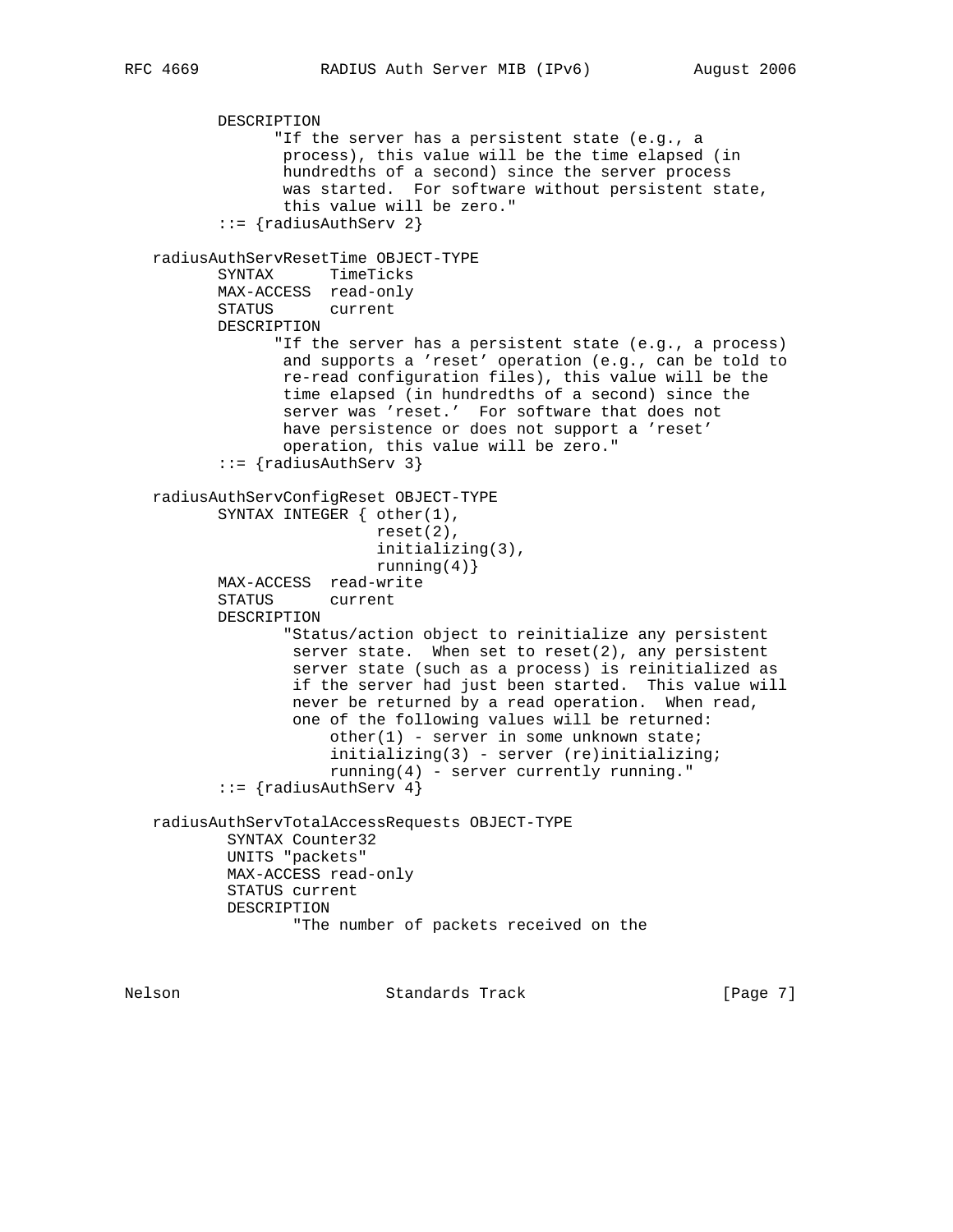```
 authentication port."
         REFERENCE "RFC 2865 section 4.1"
         ::= { radiusAuthServ 5}
 radiusAuthServTotalInvalidRequests OBJECT-TYPE
         SYNTAX Counter32
         UNITS "packets"
         MAX-ACCESS read-only
         STATUS current
         DESCRIPTION
                "The number of RADIUS Access-Request packets
                received from unknown addresses."
         REFERENCE "RFC 2865 section 4.1"
        ::= { radiusAuthServ 6 }
 radiusAuthServTotalDupAccessRequests OBJECT-TYPE
        SYNTAX Counter32
        UNITS "packets"
        MAX-ACCESS read-only
        STATUS current
        DESCRIPTION
              "The number of duplicate RADIUS Access-Request
               packets received."
        REFERENCE "RFC 2865 section 4.1"
       ::= { radiusAuthServ 7 }
 radiusAuthServTotalAccessAccepts OBJECT-TYPE
        SYNTAX Counter32
        UNITS "packets"
        MAX-ACCESS read-only
        STATUS current
        DESCRIPTION
              "The number of RADIUS Access-Accept packets sent."
        REFERENCE "RFC 2865 section 4.2"
        ::= { radiusAuthServ 8 }
 radiusAuthServTotalAccessRejects OBJECT-TYPE
       SYNTAX Counter32
       UNITS "packets"
       MAX-ACCESS read-only
       STATUS current
       DESCRIPTION
             "The number of RADIUS Access-Reject packets sent."
       REFERENCE "RFC 2865 section 4.3"
      ::= { radiusAuthServ 9 }
 radiusAuthServTotalAccessChallenges OBJECT-TYPE
       SYNTAX Counter32
```
Nelson **Standards Track** [Page 8]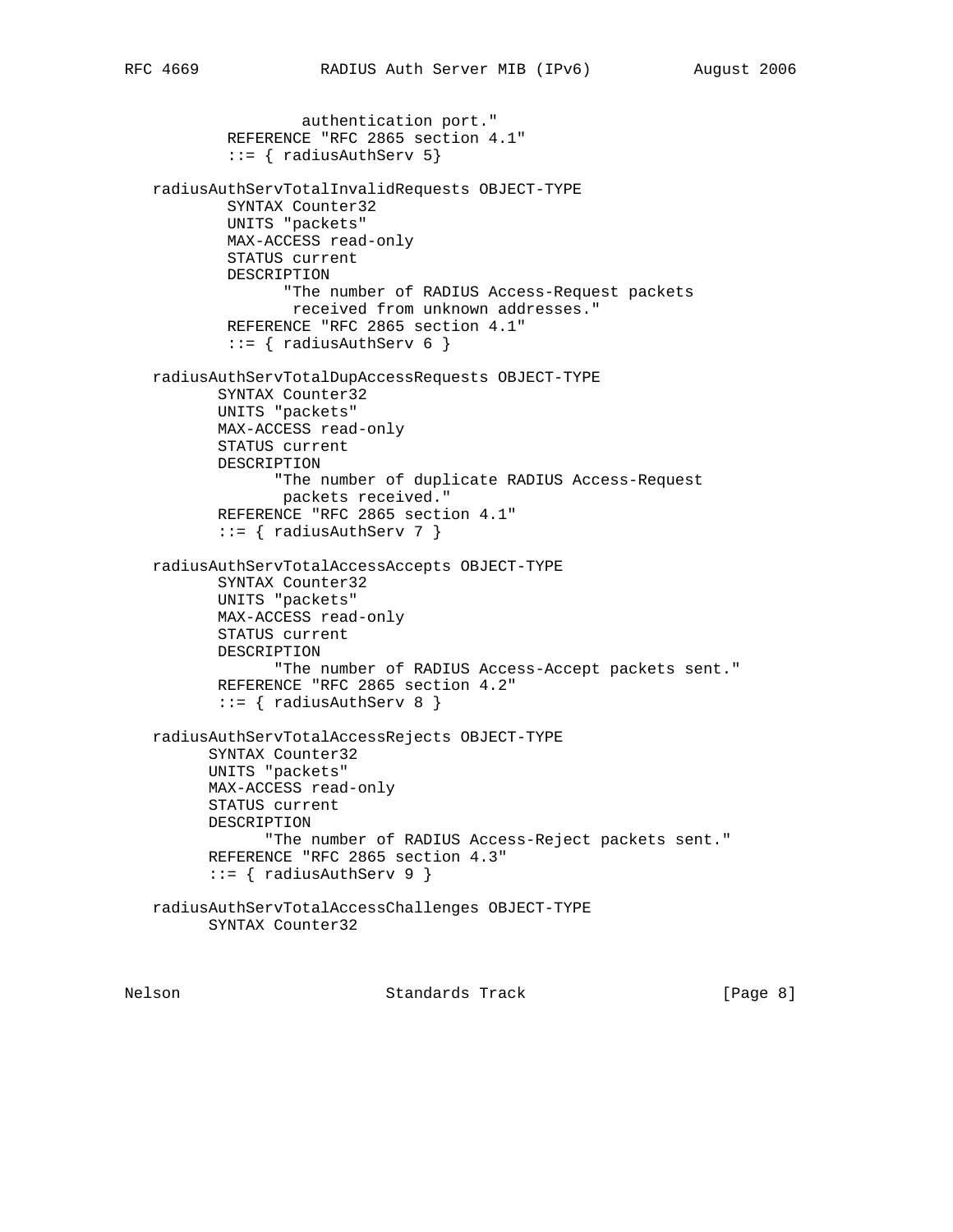```
 UNITS "packets"
       MAX-ACCESS read-only
       STATUS current
       DESCRIPTION
             "The number of RADIUS Access-Challenge packets sent."
       REFERENCE "RFC 2865 section 4.4"
       ::= { radiusAuthServ 10 }
 radiusAuthServTotalMalformedAccessRequests OBJECT-TYPE
       SYNTAX Counter32
       UNITS "packets"
       MAX-ACCESS read-only
       STATUS current
       DESCRIPTION
             "The number of malformed RADIUS Access-Request
              packets received. Bad authenticators
              and unknown types are not included as
              malformed Access-Requests."
       REFERENCE "RFC 2865 section 4.1"
      ::= { radiusAuthServ 11 }
 radiusAuthServTotalBadAuthenticators OBJECT-TYPE
       SYNTAX Counter32
       UNITS "packets"
       MAX-ACCESS read-only
       STATUS current
       DESCRIPTION
             "The number of RADIUS Authentication-Request packets
              that contained invalid Message Authenticator
              attributes received."
       REFERENCE "RFC 2865 section 3"
      ::= { radiusAuthServ 12 }
 radiusAuthServTotalPacketsDropped OBJECT-TYPE
       SYNTAX Counter32
       UNITS "packets"
       MAX-ACCESS read-only
       STATUS current
       DESCRIPTION
             "The number of incoming packets
              silently discarded for some reason other
              than malformed, bad authenticators or
              unknown types."
       REFERENCE "RFC 2865 section 3"
      ::= { radiusAuthServ 13 }
 radiusAuthServTotalUnknownTypes OBJECT-TYPE
       SYNTAX Counter32
```
Nelson **Standards Track** [Page 9]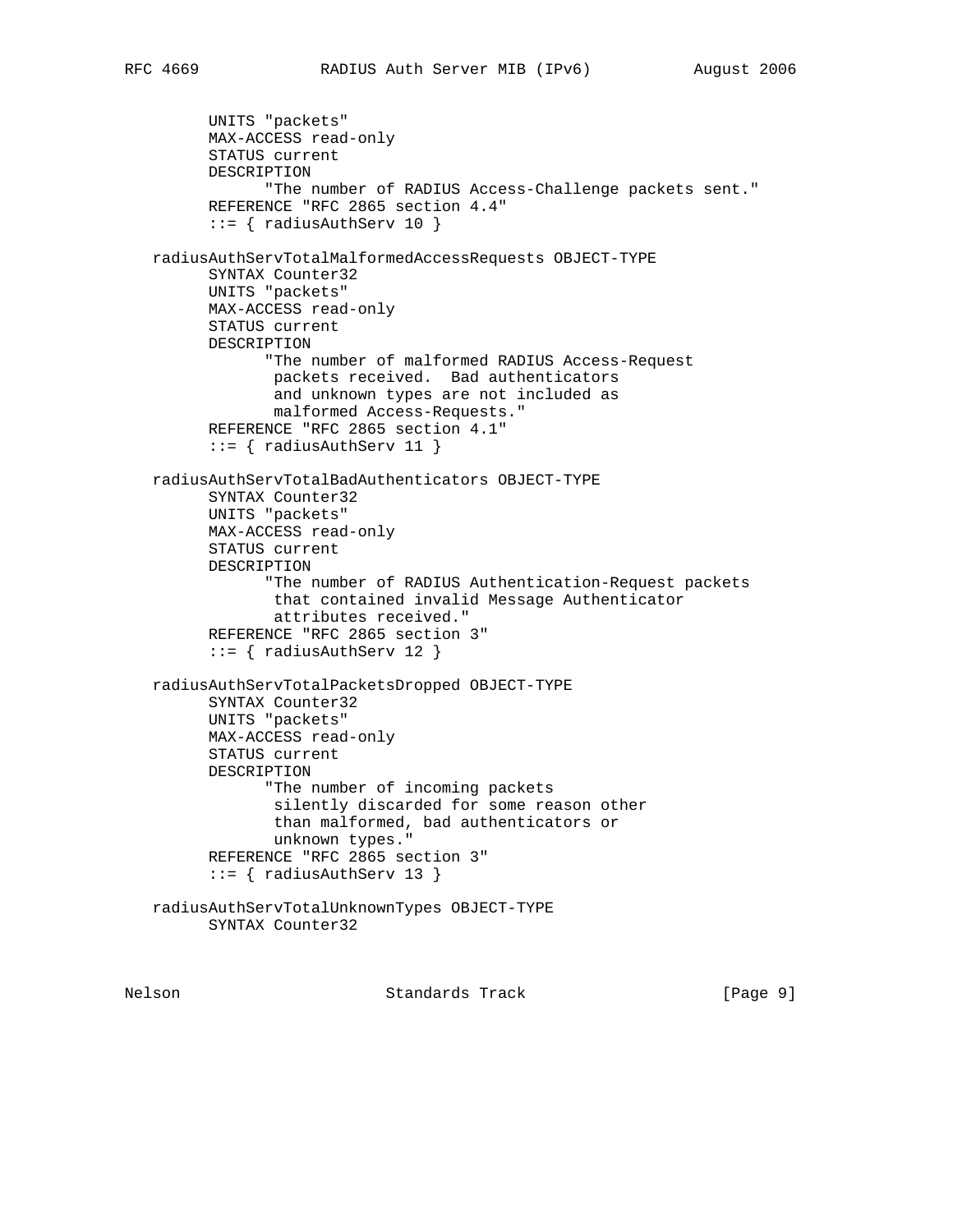```
 UNITS "packets"
        MAX-ACCESS read-only
        STATUS current
        DESCRIPTION
             "The number of RADIUS packets of unknown type that
              were received."
        REFERENCE "RFC 2865 section 4"
       ::= { radiusAuthServ 14 }
   radiusAuthClientTable OBJECT-TYPE
         SYNTAX SEQUENCE OF RadiusAuthClientEntry
         MAX-ACCESS not-accessible
         STATUS deprecated
         DESCRIPTION
              "The (conceptual) table listing the RADIUS
              authentication clients with which the server shares
              a secret."
         ::= { radiusAuthServ 15 }
   radiusAuthClientEntry OBJECT-TYPE
         SYNTAX RadiusAuthClientEntry
         MAX-ACCESS not-accessible
         STATUS deprecated
         DESCRIPTION
              "An entry (conceptual row) representing a RADIUS
              authentication client with which the server shares a
              secret."
         INDEX { radiusAuthClientIndex }
         ::= { radiusAuthClientTable 1 }
   RadiusAuthClientEntry ::= SEQUENCE {
        radiusAuthClientIndex Integer32,
 radiusAuthClientAddress IpAddress,
radiusAuthClientID SnmpAdminString,
 radiusAuthServAccessRequests Counter32,
 radiusAuthServDupAccessRequests Counter32,
 radiusAuthServAccessAccepts Counter32,
 radiusAuthServAccessRejects Counter32,
 radiusAuthServAccessChallenges Counter32,
 radiusAuthServMalformedAccessRequests Counter32,
 radiusAuthServBadAuthenticators Counter32,
 radiusAuthServPacketsDropped Counter32,
       radiusAuthServPacketsDropped<br>
radiusAuthServUnknownTypes<br>
Counter32
   }
   radiusAuthClientIndex OBJECT-TYPE
```
Nelson **Standards Track** [Page 10]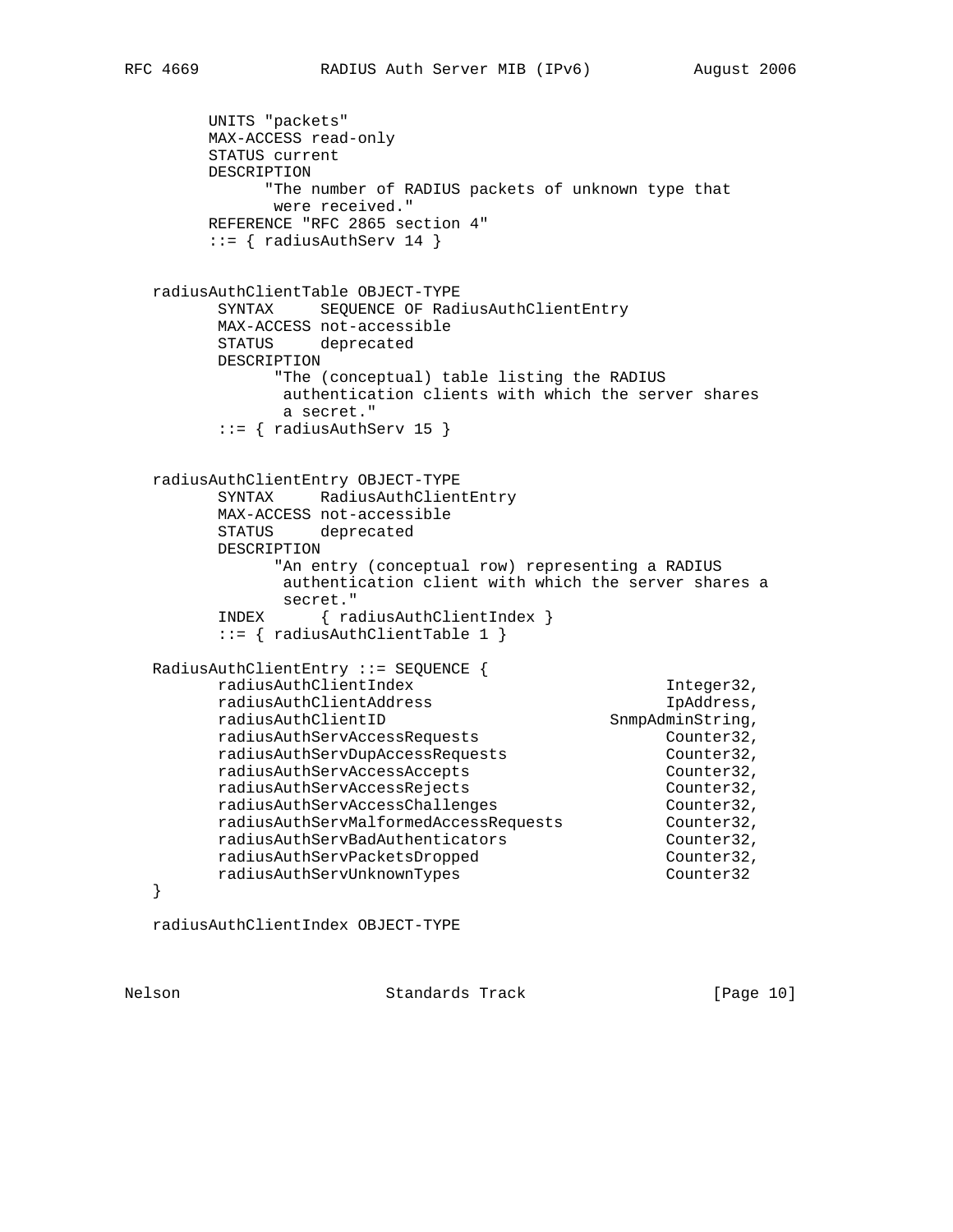```
 SYNTAX Integer32 (1..2147483647)
          MAX-ACCESS not-accessible
          STATUS deprecated
          DESCRIPTION
                 "A number uniquely identifying each RADIUS
                  authentication client with which this server
                  communicates."
           ::= { radiusAuthClientEntry 1 }
   radiusAuthClientAddress OBJECT-TYPE
          SYNTAX IpAddress
          MAX-ACCESS read-only
          STATUS deprecated
          DESCRIPTION
                "The NAS-IP-Address of the RADIUS authentication client
                 referred to in this table entry."
          REFERENCE "RFC 2865 section 2"
          ::= { radiusAuthClientEntry 2 }
   radiusAuthClientID OBJECT-TYPE
          SYNTAX SnmpAdminString
          MAX-ACCESS read-only
          STATUS deprecated
          DESCRIPTION
                 "The NAS-Identifier of the RADIUS authentication client
                 referred to in this table entry. This is not
                 necessarily the same as sysName in MIB II."
          REFERENCE "RFC 2865 section 5.32"
           ::= { radiusAuthClientEntry 3 }
   -- Server Counters
  - -- Responses = AccessAccepts + AccessRejects + AccessChallenges
  - -- Requests - DupRequests - BadAuthenticators - MalformedRequests -
   -- UnknownTypes - PacketsDropped - Responses = Pending
 --
   -- Requests - DupRequests - BadAuthenticators - MalformedRequests -
   -- UnknownTypes - PacketsDropped = entries logged
   radiusAuthServAccessRequests OBJECT-TYPE
          SYNTAX Counter32
          UNITS "packets"
          MAX-ACCESS read-only
          STATUS deprecated
          DESCRIPTION
                 "The number of packets received on the authentication
```
Nelson Standards Track [Page 11]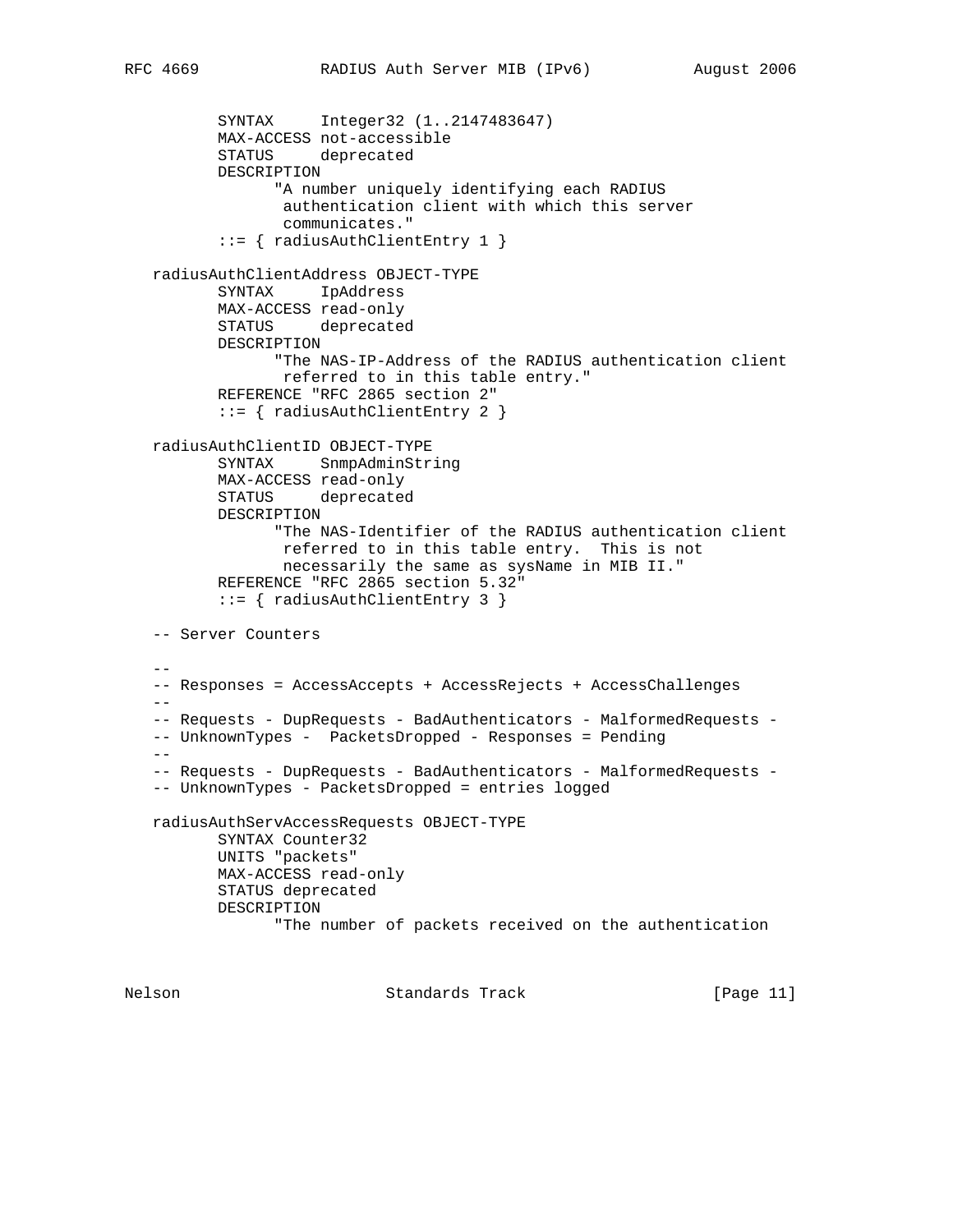```
 port from this client."
        REFERENCE "RFC 2865 section 4.1"
        ::= { radiusAuthClientEntry 4 }
 radiusAuthServDupAccessRequests OBJECT-TYPE
        SYNTAX Counter32
        UNITS "packets"
        MAX-ACCESS read-only
        STATUS deprecated
        DESCRIPTION
              "The number of duplicate RADIUS Access-Request
               packets received from this client."
        REFERENCE "RFC 2865 section 4.1"
        ::= { radiusAuthClientEntry 5 }
 radiusAuthServAccessAccepts OBJECT-TYPE
        SYNTAX Counter32
        UNITS "packets"
        MAX-ACCESS read-only
        STATUS deprecated
        DESCRIPTION
              "The number of RADIUS Access-Accept packets
               sent to this client."
        REFERENCE "RFC 2865 section 4.2"
        ::= { radiusAuthClientEntry 6 }
 radiusAuthServAccessRejects OBJECT-TYPE
       SYNTAX Counter32
       UNITS "packets"
       MAX-ACCESS read-only
       STATUS deprecated
       DESCRIPTION
              "The number of RADIUS Access-Reject packets
              sent to this client."
        REFERENCE "RFC 2865 section 4.3"
        ::= { radiusAuthClientEntry 7 }
 radiusAuthServAccessChallenges OBJECT-TYPE
        SYNTAX Counter32
        UNITS "packets"
        MAX-ACCESS read-only
        STATUS deprecated
        DESCRIPTION
              "The number of RADIUS Access-Challenge packets
               sent to this client."
        REFERENCE "RFC 2865 section 4.4"
        ::= { radiusAuthClientEntry 8 }
```
Nelson **Standards Track** [Page 12]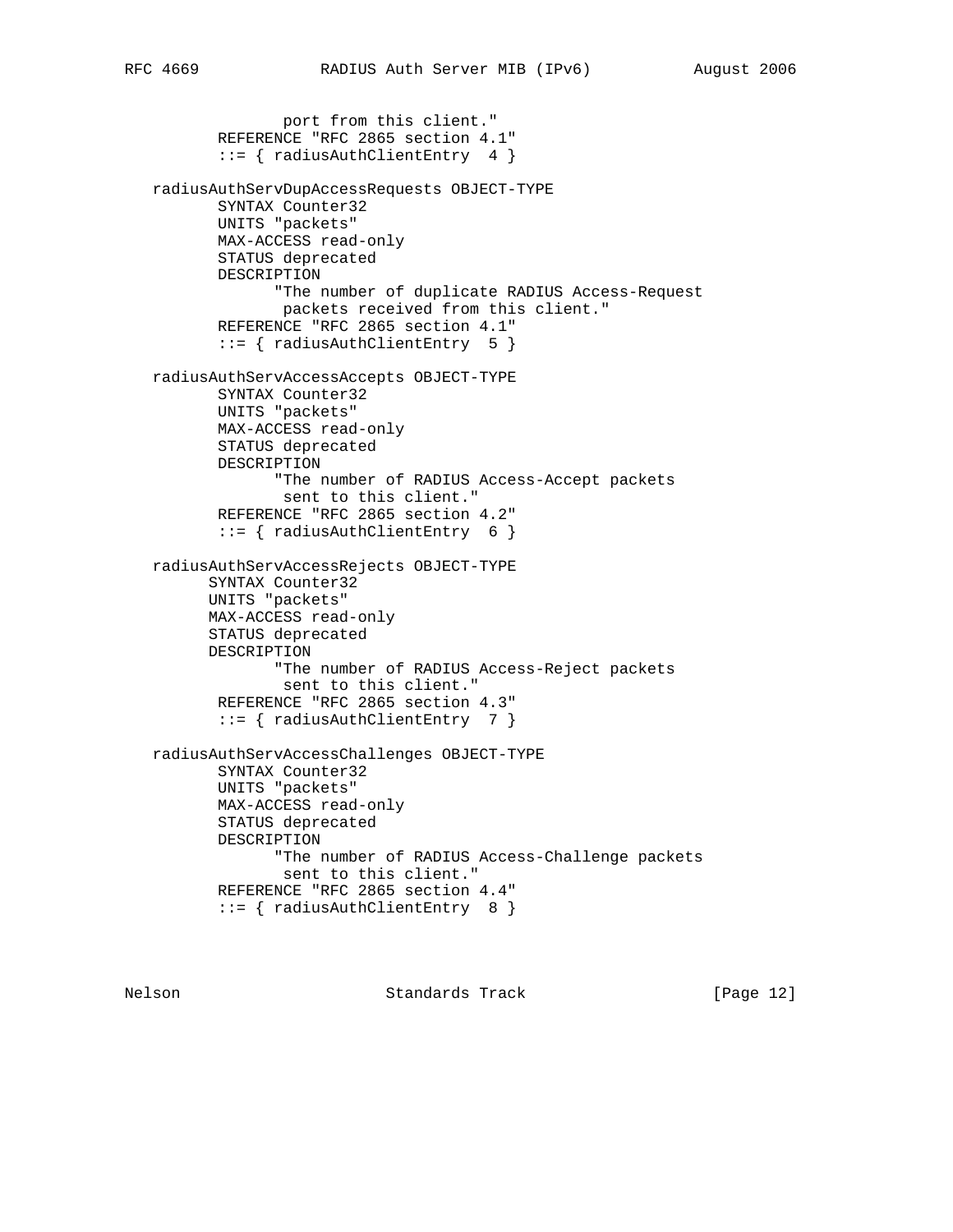```
 radiusAuthServMalformedAccessRequests OBJECT-TYPE
        SYNTAX Counter32
        UNITS "packets"
        MAX-ACCESS read-only
        STATUS deprecated
        DESCRIPTION
              "The number of malformed RADIUS Access-Request
               packets received from this client.
               Bad authenticators and unknown types are not included
               as malformed Access-Requests."
        REFERENCE "RFC 2865 section 3"
        ::= { radiusAuthClientEntry 9 }
 radiusAuthServBadAuthenticators OBJECT-TYPE
        SYNTAX Counter32
        UNITS "packets"
        MAX-ACCESS read-only
        STATUS deprecated
        DESCRIPTION
              "The number of RADIUS Authentication-Request packets
               that contained invalid Message Authenticator
               attributes received from this client."
        REFERENCE "RFC 2865 section 3"
        ::= { radiusAuthClientEntry 10 }
 radiusAuthServPacketsDropped OBJECT-TYPE
       SYNTAX Counter32
       UNITS "packets"
       MAX-ACCESS read-only
       STATUS deprecated
       DESCRIPTION
               "The number of incoming packets from this
                client silently discarded for some reason other
                than malformed, bad authenticators or
                unknown types."
        REFERENCE "RFC 2865 section 3"
        ::= { radiusAuthClientEntry 11 }
 radiusAuthServUnknownTypes OBJECT-TYPE
        SYNTAX Counter32
        UNITS "packets"
        MAX-ACCESS read-only
        STATUS deprecated
        DESCRIPTION
              "The number of RADIUS packets of unknown type that
               were received from this client."
        REFERENCE "RFC 2865 section 4"
        ::= { radiusAuthClientEntry 12 }
```
Nelson **Standards Track** [Page 13]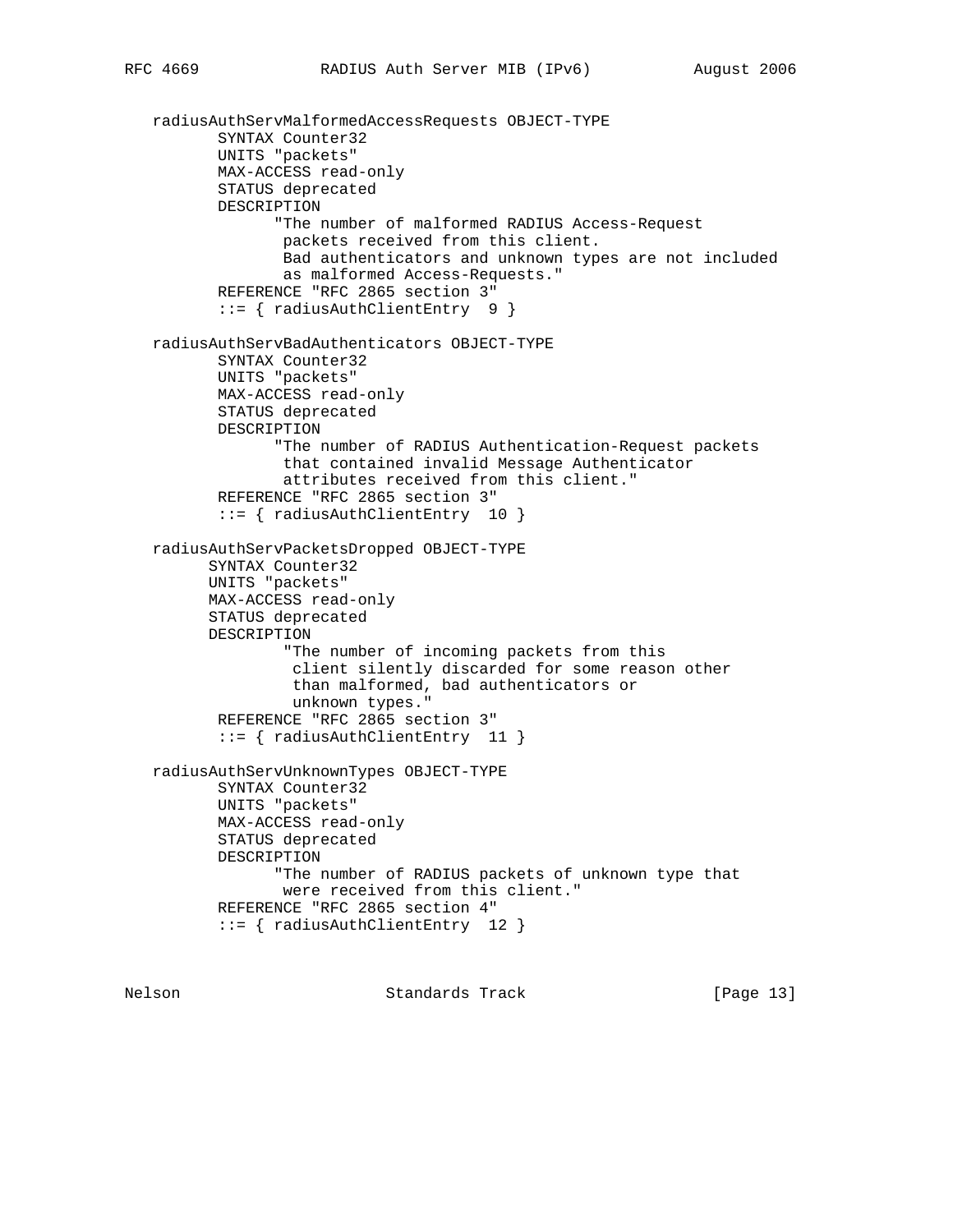```
 -- New MIB objects added in this revision
   radiusAuthClientExtTable OBJECT-TYPE
         SYNTAX SEQUENCE OF RadiusAuthClientExtEntry
         MAX-ACCESS not-accessible
         STATUS current
         DESCRIPTION
              "The (conceptual) table listing the RADIUS
               authentication clients with which the server shares
               a secret."
        ::= { radiusAuthServ 16 }
   radiusAuthClientExtEntry OBJECT-TYPE
         SYNTAX RadiusAuthClientExtEntry
         MAX-ACCESS not-accessible
         STATUS current
         DESCRIPTION
              "An entry (conceptual row) representing a RADIUS
               authentication client with which the server shares a
               secret."
         INDEX { radiusAuthClientExtIndex }
         ::= { radiusAuthClientExtTable 1 }
   RadiusAuthClientExtEntry ::= SEQUENCE {
 radiusAuthClientExtIndex Integer32,
 radiusAuthClientInetAddressType InetAddressType,
 radiusAuthClientInetAddress InetAddress,
radiusAuthClientExtID SnmpAdminString,
 radiusAuthServExtAccessRequests Counter32,
 radiusAuthServExtDupAccessRequests Counter32,
 radiusAuthServExtAccessAccepts Counter32,
 radiusAuthServExtAccessRejects Counter32,
 radiusAuthServExtAccessChallenges Counter32,
         radiusAuthServExtMalformedAccessRequests Counter32,
 radiusAuthServExtBadAuthenticators Counter32,
 radiusAuthServExtPacketsDropped Counter32,
 radiusAuthServExtUnknownTypes Counter32,
         radiusAuthServCounterDiscontinuity TimeTicks
   }
   radiusAuthClientExtIndex OBJECT-TYPE
         SYNTAX Integer32 (1..2147483647)
         MAX-ACCESS not-accessible
         STATUS current
         DESCRIPTION
              "A number uniquely identifying each RADIUS
               authentication client with which this server
               communicates."
```
Nelson **Standards Track** [Page 14]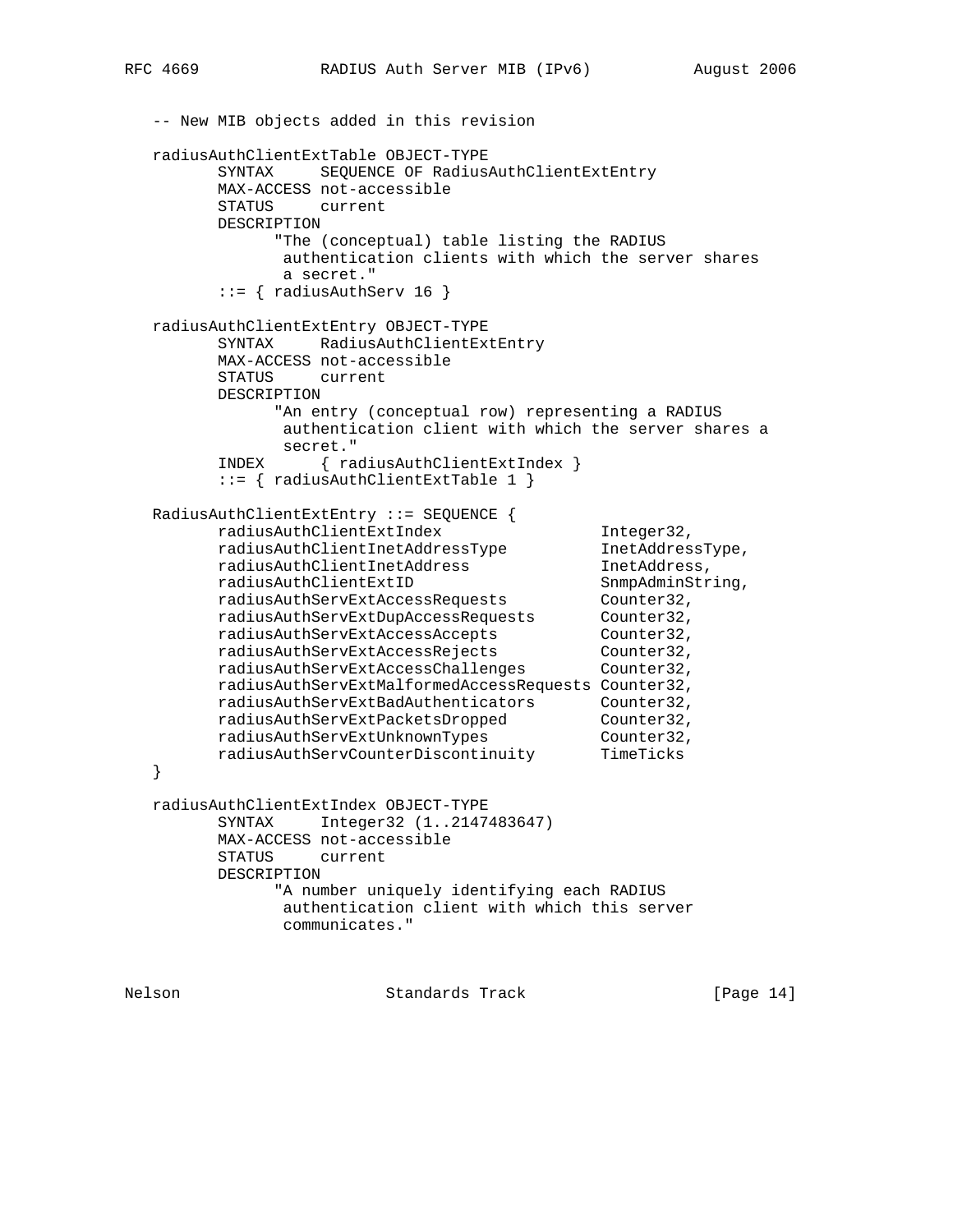::= { radiusAuthClientExtEntry 1 } radiusAuthClientInetAddressType OBJECT-TYPE SYNTAX InetAddressType MAX-ACCESS read-only STATUS current DESCRIPTION "The type of address format used for the radiusAuthClientInetAddress object." ::= { radiusAuthClientExtEntry 2 } radiusAuthClientInetAddress OBJECT-TYPE SYNTAX InetAddress MAX-ACCESS read-only STATUS current DESCRIPTION "The IP address of the RADIUS authentication client referred to in this table entry, using the version-neutral IP address format." ::= { radiusAuthClientExtEntry 3 } radiusAuthClientExtID OBJECT-TYPE SYNTAX SnmpAdminString MAX-ACCESS read-only STATUS current DESCRIPTION "The NAS-Identifier of the RADIUS authentication client referred to in this table entry. This is not necessarily the same as sysName in MIB II." REFERENCE "RFC 2865 section 5.32" ::= { radiusAuthClientExtEntry 4 } -- Server Counters  $-$  -- Responses = AccessAccepts + AccessRejects + AccessChallenges -- -- Requests - DupRequests - BadAuthenticators - MalformedRequests - -- UnknownTypes - PacketsDropped - Responses = Pending -- -- Requests - DupRequests - BadAuthenticators - MalformedRequests - -- UnknownTypes - PacketsDropped = entries logged radiusAuthServExtAccessRequests OBJECT-TYPE SYNTAX Counter32 UNITS "packets" MAX-ACCESS read-only

Nelson **Standards Track** [Page 15]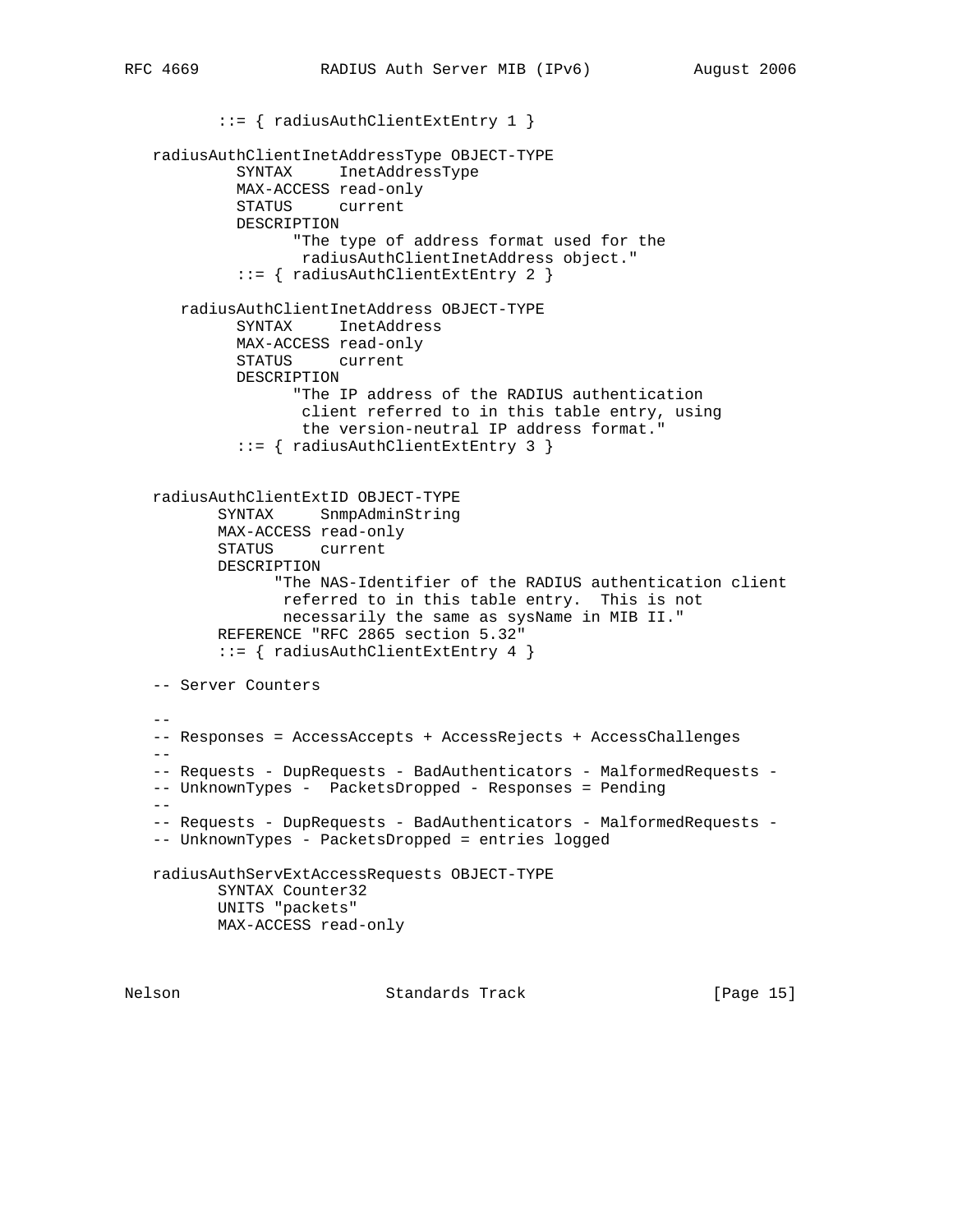```
 STATUS current
        DESCRIPTION
              "The number of packets received on the authentication
               port from this client. This counter may experience a
               discontinuity when the RADIUS Server module within the
               managed entity is reinitialized, as indicated by the
               current value of radiusAuthServCounterDiscontinuity."
        REFERENCE "RFC 2865 section 4.1"
        ::= { radiusAuthClientExtEntry 5 }
 radiusAuthServExtDupAccessRequests OBJECT-TYPE
       SYNTAX Counter32
        UNITS "packets"
        MAX-ACCESS read-only
        STATUS current
        DESCRIPTION
              "The number of duplicate RADIUS Access-Request
               packets received from this client. This counter may
               experience a discontinuity when the RADIUS Server
               module within the managed entity is reinitialized, as
               indicated by the current value of
               radiusAuthServCounterDiscontinuity."
        REFERENCE "RFC 2865 section 4.1"
        ::= { radiusAuthClientExtEntry 6 }
 radiusAuthServExtAccessAccepts OBJECT-TYPE
        SYNTAX Counter32
        UNITS "packets"
        MAX-ACCESS read-only
        STATUS current
        DESCRIPTION
              "The number of RADIUS Access-Accept packets
               sent to this client. This counter may experience a
               discontinuity when the RADIUS Server module within the
               managed entity is reinitialized, as indicated by the
               current value of radiusAuthServCounterDiscontinuity."
        REFERENCE "RFC 2865 section 4.2"
        ::= { radiusAuthClientExtEntry 7 }
 radiusAuthServExtAccessRejects OBJECT-TYPE
       SYNTAX Counter32
       UNITS "packets"
       MAX-ACCESS read-only
       STATUS current
       DESCRIPTION
              "The number of RADIUS Access-Reject packets
               sent to this client. This counter may experience a
               discontinuity when the RADIUS Server module within the
```
Nelson Standards Track [Page 16]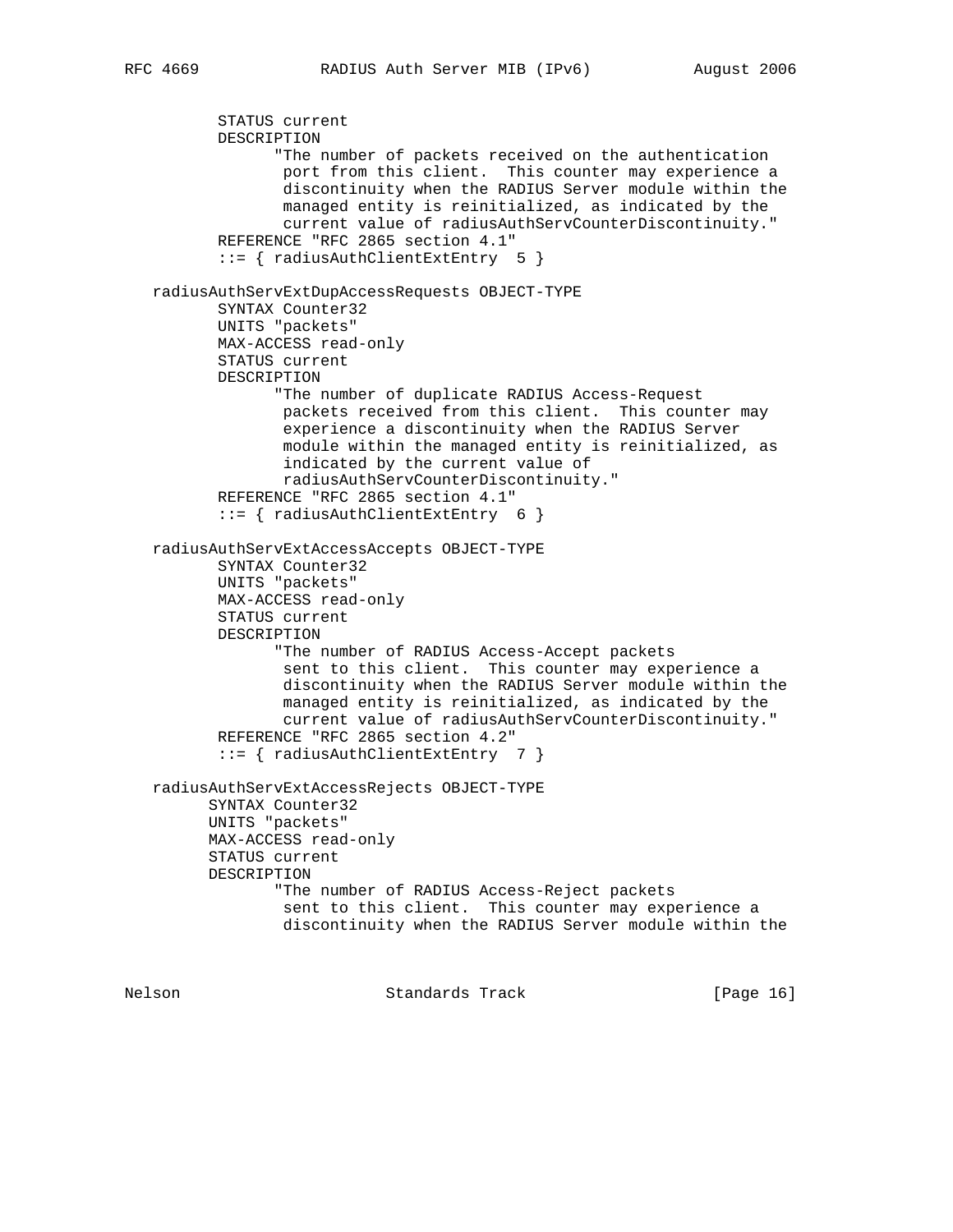managed entity is reinitialized, as indicated by the current value of radiusAuthServCounterDiscontinuity." REFERENCE "RFC 2865 section 4.3" ::= { radiusAuthClientExtEntry 8 } radiusAuthServExtAccessChallenges OBJECT-TYPE SYNTAX Counter32 UNITS "packets" MAX-ACCESS read-only STATUS current DESCRIPTION "The number of RADIUS Access-Challenge packets sent to this client. This counter may experience a discontinuity when the RADIUS Server module within the managed entity is reinitialized, as indicated by the current value of radiusAuthServCounterDiscontinuity." REFERENCE "RFC 2865 section 4.4" ::= { radiusAuthClientExtEntry 9 } radiusAuthServExtMalformedAccessRequests OBJECT-TYPE SYNTAX Counter32 UNITS "packets" MAX-ACCESS read-only STATUS current DESCRIPTION "The number of malformed RADIUS Access-Request packets received from this client. Bad authenticators and unknown types are not included as malformed Access-Requests. This counter may experience a discontinuity when the RADIUS Server module within the managed entity is reinitialized, as indicated by the current value of radiusAuthServCounterDiscontinuity." REFERENCE "RFC 2865 sections 3, 4.1" ::= { radiusAuthClientExtEntry 10 } radiusAuthServExtBadAuthenticators OBJECT-TYPE SYNTAX Counter32 UNITS "packets" MAX-ACCESS read-only STATUS current DESCRIPTION "The number of RADIUS Authentication-Request packets that contained invalid Message Authenticator attributes received from this client. This counter may experience a discontinuity when the RADIUS Server module within the managed entity is reinitialized, as indicated by the current value of radiusAuthServCounterDiscontinuity."

Nelson Standards Track [Page 17]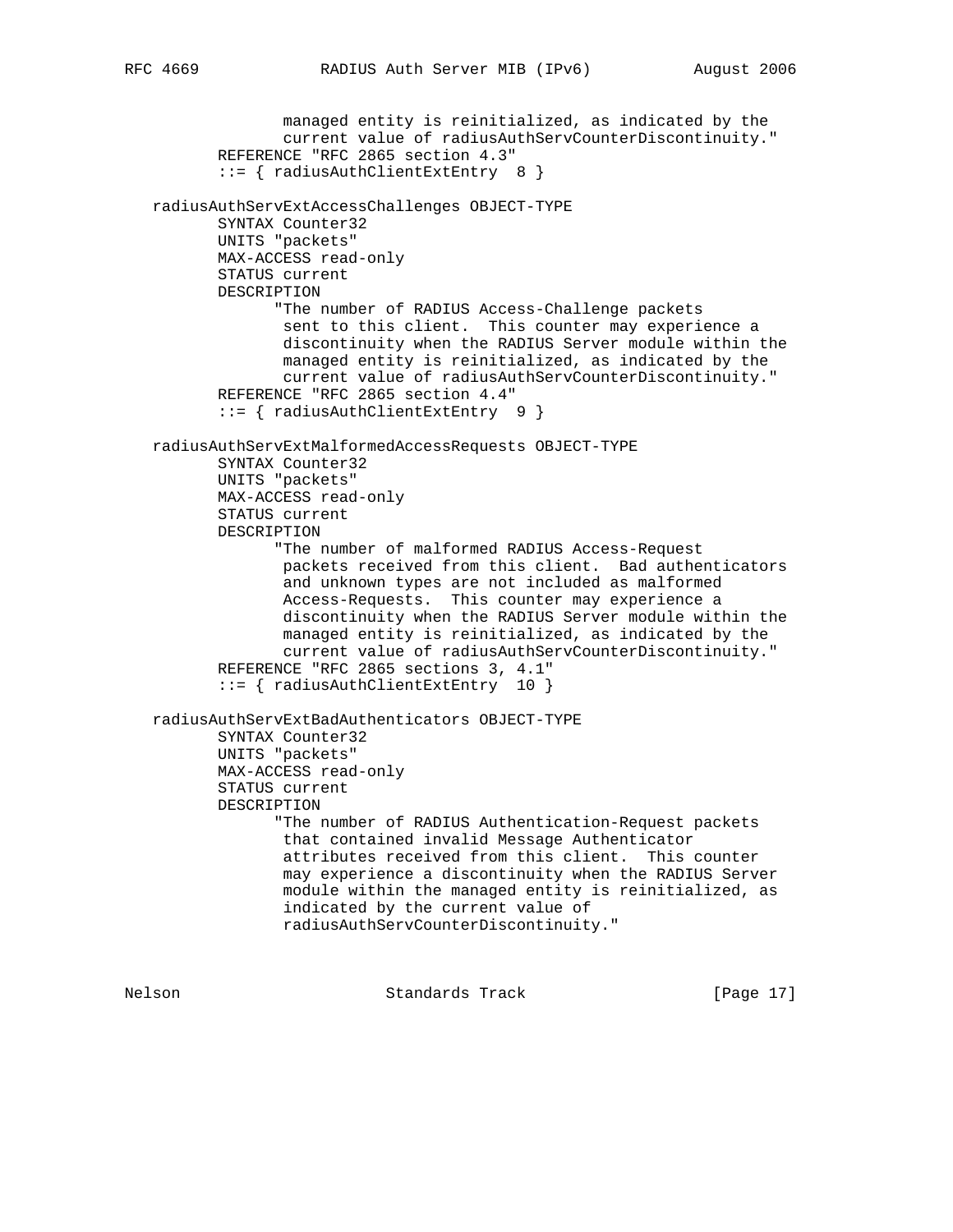```
 REFERENCE "RFC 2865 section 3"
        ::= { radiusAuthClientExtEntry 11 }
 radiusAuthServExtPacketsDropped OBJECT-TYPE
       SYNTAX Counter32
       UNITS "packets"
       MAX-ACCESS read-only
       STATUS current
       DESCRIPTION
              "The number of incoming packets from this client
               silently discarded for some reason other than
               malformed, bad authenticators or unknown types.
               This counter may experience a discontinuity when the
               RADIUS Server module within the managed entity is
               reinitialized, as indicated by the current value of
               radiusAuthServCounterDiscontinuity."
        REFERENCE "RFC 2865 section 3"
        ::= { radiusAuthClientExtEntry 12 }
 radiusAuthServExtUnknownTypes OBJECT-TYPE
        SYNTAX Counter32
        UNITS "packets"
        MAX-ACCESS read-only
        STATUS current
        DESCRIPTION
              "The number of RADIUS packets of unknown type that
               were received from this client. This counter may
               experience a discontinuity when the RADIUS Server
               module within the managed entity is reinitialized, as
               indicated by the current value of
               radiusAuthServCounterDiscontinuity."
        REFERENCE "RFC 2865 section 4"
        ::= { radiusAuthClientExtEntry 13 }
 radiusAuthServCounterDiscontinuity OBJECT-TYPE
          SYNTAX TimeTicks
          UNITS "centiseconds"
          MAX-ACCESS read-only
          STATUS current
          DESCRIPTION
                "The number of centiseconds since the last
                 discontinuity in the RADIUS Server counters.
                 A discontinuity may be the result of a
                 reinitialization of the RADIUS Server module
                 within the managed entity."
          ::= { radiusAuthClientExtEntry 14 }
```
Nelson **Standards Track** [Page 18]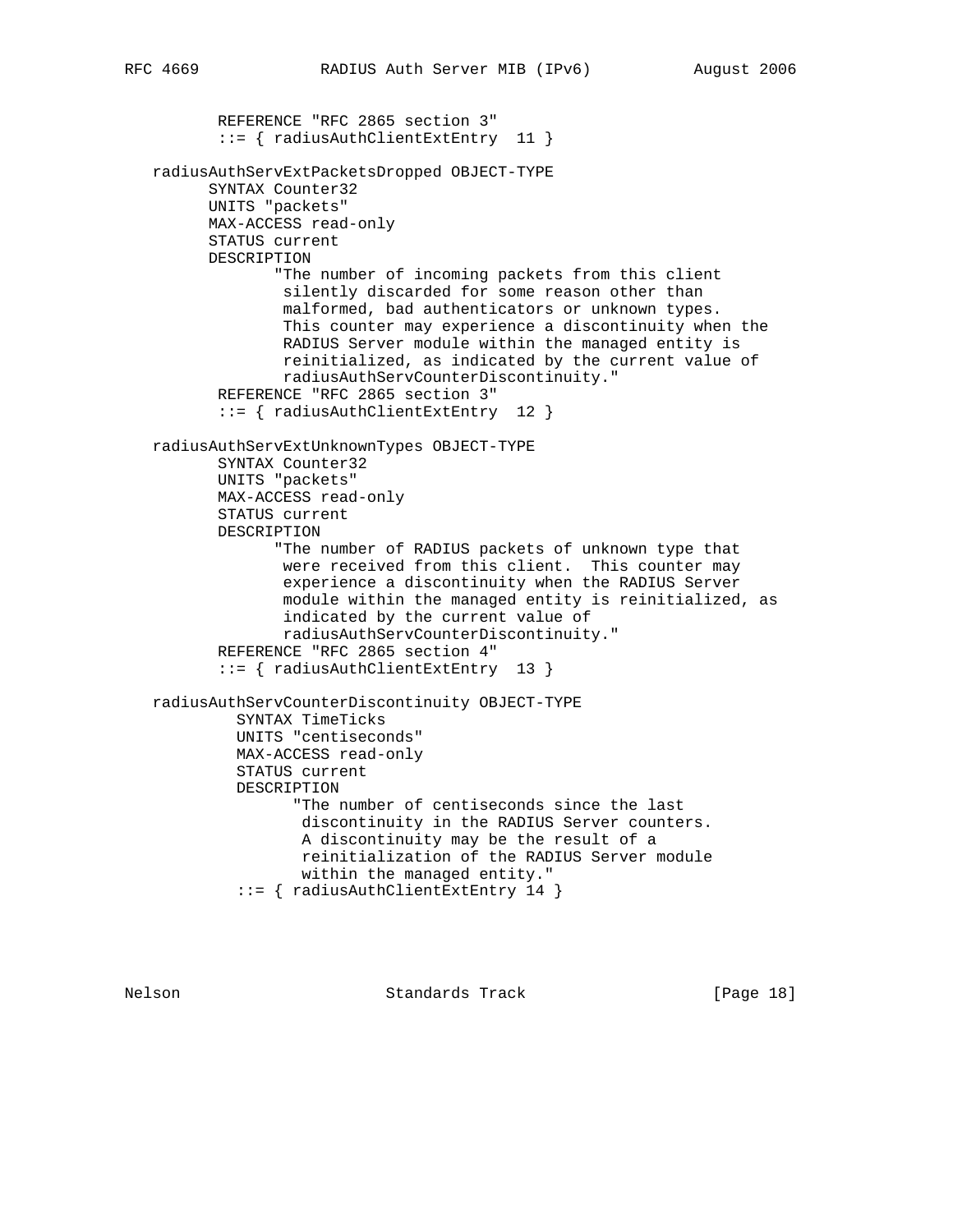```
 -- conformance information
   radiusAuthServMIBConformance OBJECT IDENTIFIER
          ::= { radiusAuthServMIB 2 }
   radiusAuthServMIBCompliances OBJECT IDENTIFIER
          ::= { radiusAuthServMIBConformance 1 }
   radiusAuthServMIBGroups OBJECT IDENTIFIER
          ::= { radiusAuthServMIBConformance 2 }
   -- compliance statements
   radiusAuthServMIBCompliance MODULE-COMPLIANCE
               STATUS deprecated
               DESCRIPTION
                     "The compliance statement for authentication
                      servers implementing the RADIUS Authentication
                      Server MIB. Implementation of this module is for
                      IPv4-only entities, or for backwards compatibility
                      use with entities that support both IPv4 and
                      IPv6."
               MODULE -- this module
               MANDATORY-GROUPS { radiusAuthServMIBGroup }
 OBJECT radiusAuthServConfigReset
 WRITE-SYNTAX INTEGER { reset(2) }
               DESCRIPTION "The only SETable value is 'reset' (2)."
               ::= { radiusAuthServMIBCompliances 1 }
   radiusAuthServMIBExtCompliance MODULE-COMPLIANCE
               STATUS current
               DESCRIPTION
                     "The compliance statement for authentication
                      servers implementing the RADIUS Authentication
                      Server IPv6 Extensions MIB. Implementation of
                      this module is for entities that support IPv6,
                      or support IPv4 and IPv6."
               MODULE -- this module
               MANDATORY-GROUPS { radiusAuthServExtMIBGroup }
               OBJECT radiusAuthServConfigReset
               WRITE-SYNTAX INTEGER { reset(2) }
               DESCRIPTION "The only SETable value is 'reset' (2)."
               OBJECT radiusAuthClientInetAddressType
```
Nelson Standards Track [Page 19]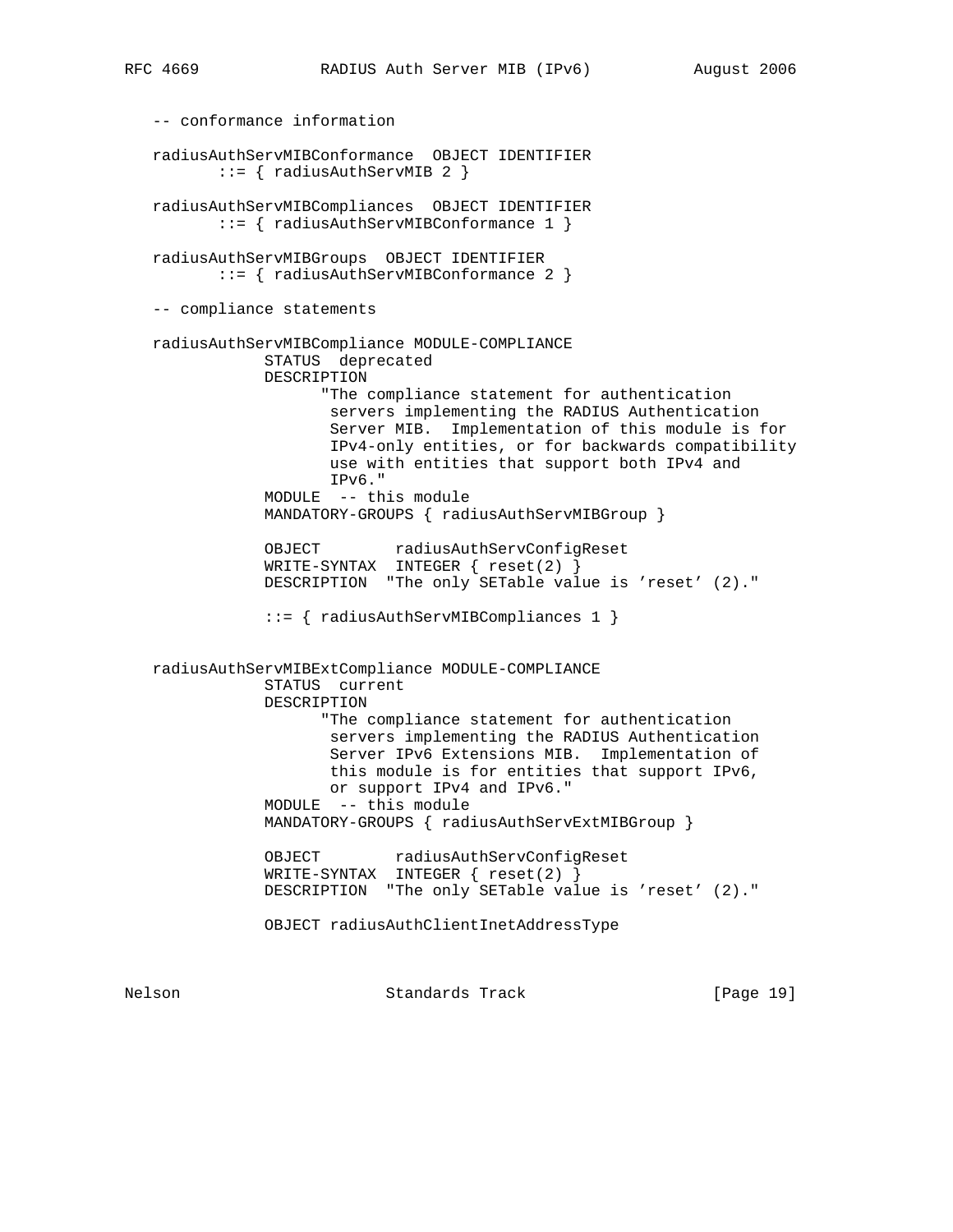SYNTAX InetAddressType { ipv4(1), ipv6(2) } DESCRIPTION "An implementation is only required to support IPv4 and globally unique IPv6 addresses." OBJECT radiusAuthClientInetAddress SYNTAX InetAddress ( SIZE (4|16) ) DESCRIPTION "An implementation is only required to support IPv4 and globally unique IPv6 addresses." ::= { radiusAuthServMIBCompliances 2 } -- units of conformance radiusAuthServMIBGroup OBJECT-GROUP OBJECTS {radiusAuthServIdent, radiusAuthServUpTime, radiusAuthServResetTime, radiusAuthServConfigReset, radiusAuthServTotalAccessRequests, radiusAuthServTotalInvalidRequests, radiusAuthServTotalDupAccessRequests, radiusAuthServTotalAccessAccepts, radiusAuthServTotalAccessRejects, radiusAuthServTotalAccessChallenges, radiusAuthServTotalMalformedAccessRequests, radiusAuthServTotalBadAuthenticators, radiusAuthServTotalPacketsDropped, radiusAuthServTotalUnknownTypes, radiusAuthClientAddress, radiusAuthClientID, radiusAuthServAccessRequests, radiusAuthServDupAccessRequests, radiusAuthServAccessAccepts, radiusAuthServAccessRejects, radiusAuthServAccessChallenges, radiusAuthServMalformedAccessRequests, radiusAuthServBadAuthenticators, radiusAuthServPacketsDropped, radiusAuthServUnknownTypes } STATUS deprecated DESCRIPTION "The collection of objects providing management of a RADIUS Authentication Server." ::= { radiusAuthServMIBGroups 1 }

Nelson **Standards Track** [Page 20]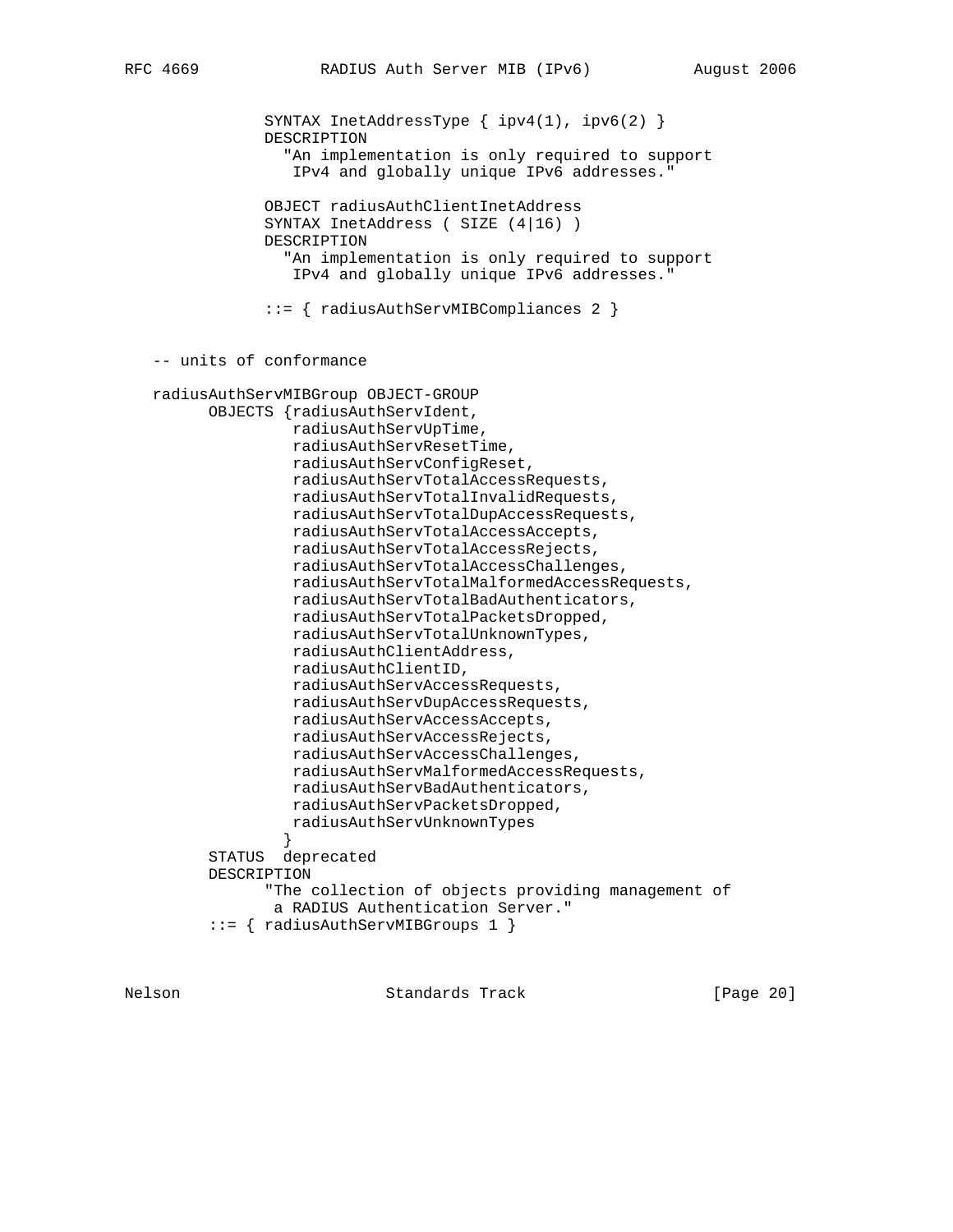radiusAuthServExtMIBGroup OBJECT-GROUP OBJECTS {radiusAuthServIdent, radiusAuthServUpTime, radiusAuthServResetTime, radiusAuthServConfigReset, radiusAuthServTotalAccessRequests, radiusAuthServTotalInvalidRequests, radiusAuthServTotalDupAccessRequests, radiusAuthServTotalAccessAccepts, radiusAuthServTotalAccessRejects, radiusAuthServTotalAccessChallenges, radiusAuthServTotalMalformedAccessRequests, radiusAuthServTotalBadAuthenticators, radiusAuthServTotalPacketsDropped, radiusAuthServTotalUnknownTypes, radiusAuthClientInetAddressType, radiusAuthClientInetAddress, radiusAuthClientExtID, radiusAuthServExtAccessRequests, radiusAuthServExtDupAccessRequests, radiusAuthServExtAccessAccepts, radiusAuthServExtAccessRejects, radiusAuthServExtAccessChallenges, radiusAuthServExtMalformedAccessRequests, radiusAuthServExtBadAuthenticators, radiusAuthServExtPacketsDropped, radiusAuthServExtUnknownTypes, radiusAuthServCounterDiscontinuity } STATUS current DESCRIPTION "The collection of objects providing management of a RADIUS Authentication Server." ::= { radiusAuthServMIBGroups 2 }

END

8. Security Considerations

 There are a number of management objects defined in this MIB that have a MAX-ACCESS clause of read-write and/or read-create. Such objects may be considered sensitive or vulnerable in some network environments. The support for SET operations in a non-secure environment without proper protection can have a negative effect on network operations. These are:

Nelson **Standards Track** [Page 21]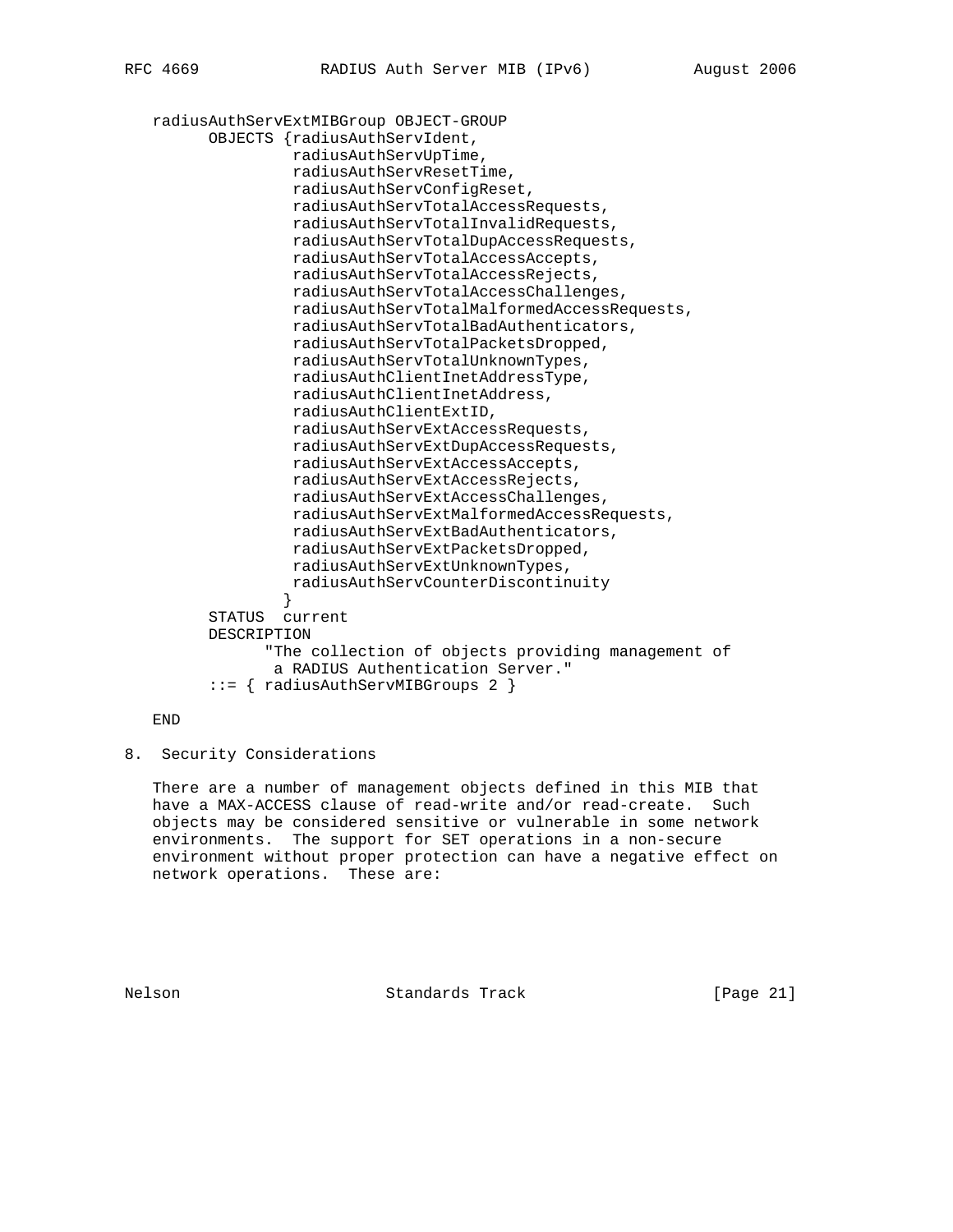#### radiusAuthServConfigReset

 This object can be used to reinitialize the persistent state of any server. When set to reset $(2)$ , any persistent server state (such as a process) is reinitialized as if the server had just been started. Depending on the server implementation details, this action may or may not interrupt the processing of pending request in the server. Abuse of this object may lead to a Denial of Service attack on the server.

 There are a number of managed objects in this MIB that may contain sensitive information. These are:

radiusAuthClientIPAddress

 This can be used to determine the address of the RADIUS authentication client with which the server is communicating. This information could be useful in mounting an attack on the authentication client.

#### radiusAuthClientInetAddress

 This can be used to determine the address of the RADIUS authentication client with which the server is communicating. This information could be useful in mounting an attack on the authentication client.

 It is thus important to control even GET access to these objects and possibly to even encrypt the values of these object when sending them over the network via SNMP. Not all versions of SNMP provide features for such a secure environment.

 SNMP versions prior to SNMPv3 do not provide a secure environment. Even if the network itself is secure (for example by using IPsec), there is no control as to who on the secure network is allowed to access and GET/SET (read/change/create/delete) the objects in this MIB.

 It is RECOMMENDED that implementers consider the security features as provided by the SNMPv3 framework (see [RFC3410], section 8), including full support for the SNMPv3 cryptographic mechanisms (for authentication and privacy).

 Further, deployment of SNMP versions prior to SNMPv3 is NOT RECOMMENDED. Instead, it is RECOMMENDED to deploy SNMPv3 and to enable cryptographic security. It is then a customer/operator responsibility to ensure that the SNMP entity giving access to an instance of this MIB module is properly configured to give access to the objects only to those principals (users) that have legitimate rights to indeed GET or SET (change/create/delete) them.

Nelson Standards Track [Page 22]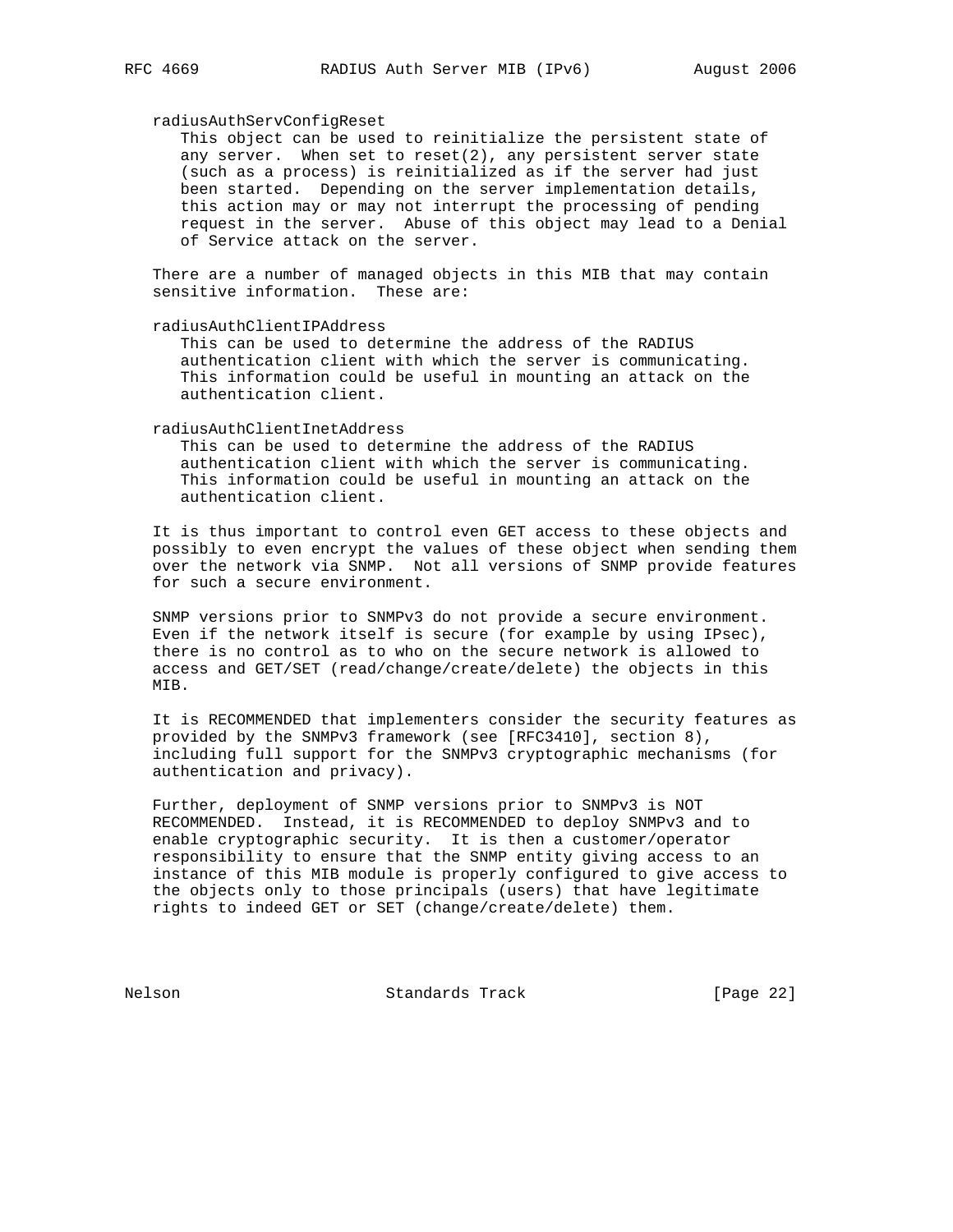# 9. References

- 9.1. Normative References
	- [RFC2119] Bradner, S., "Key words for use in RFCs to Indicate Requirement Levels", BCP 14, RFC 2119, March 1997.
	- [RFC2578] McCloghrie, K., Ed., Perkins, D., Ed., and J. Schoenwaelder, Ed., "Structure of Management Information Version 2 (SMIv2)", STD 58, RFC 2578, April 1999.
	- [RFC2579] McCloghrie, K., Ed., Perkins, D., Ed., and J. Schoenwaelder, Ed., "Textual Conventions for SMIv2", STD 58, RFC 2579, April 1999.
	- [RFC2580] McCloghrie, K., Perkins, D., and J. Schoenwaelder, "Conformance Statements for SMIv2", STD 58, RFC 2580, April 1999.
	- [RFC2865] Rigney, C., Willens, S., Rubens, A., and W. Simpson, "Remote Authentication Dial In User Service (RADIUS)", RFC 2865, June 2000.
	- [RFC3411] Harrington, D., Presuhn, R., and B. Wijnen, "An Architecture for Describing Simple Network Management Protocol (SNMP) Management Frameworks", STD 62, RFC 3411, December 2002.
	- [RFC4001] Daniele, M., Haberman, B., Routhier, S., and J. Schoenwaelder, "Textual Conventions for Internet Network Addresses", RFC 4001, February 2005.
- 9.2. Informative References
	- [RFC2619] Zorn, G. and B. Aboba, "RADIUS Authentication Server MIB", RFC 2619, June 1999.
	- [RFC3410] Case, J., Mundy, R., Partain, D., and B. Stewart, "Introduction and Applicability Statements for Internet- Standard Management Framework", RFC 3410, December 2002.
	- [RFC4668] Nelson, D., "RADIUS Authentication Client MIB for IPv6", RFC 4668, August 2006.

Nelson Standards Track [Page 23]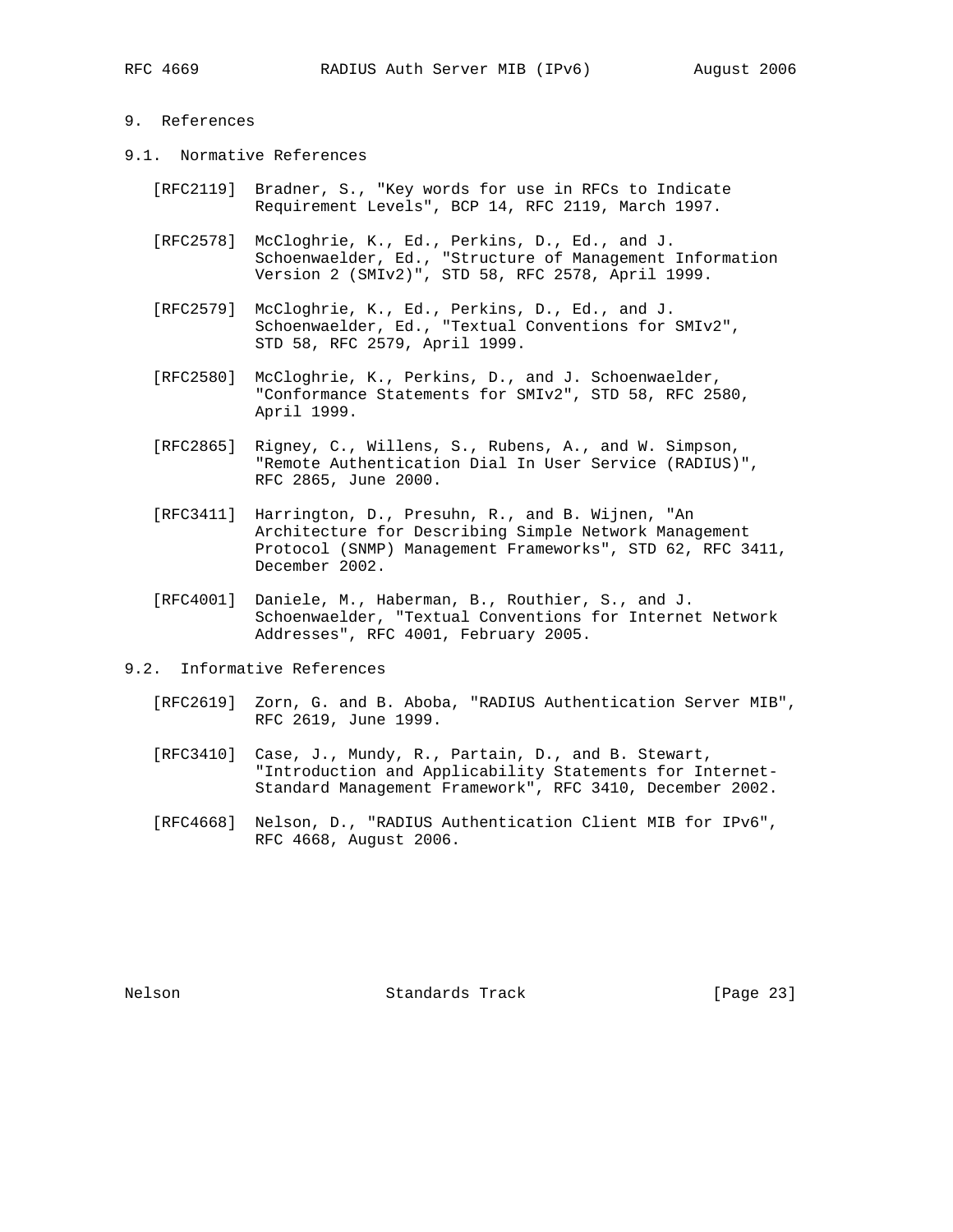# Appendix A. Acknowledgements

The authors of the original MIB are Bernard Aboba and Glen Zorn.

 Many thanks to all reviewers, especially to David Harrington, Dan Romascanu, C.M. Heard, Bruno Pape, Greg Weber, and Bert Wijnen.

Author's Address

 David B. Nelson Enterasys Networks 50 Minuteman Road Andover, MA 01810 USA

EMail: dnelson@enterasys.com

Nelson Standards Track [Page 24]